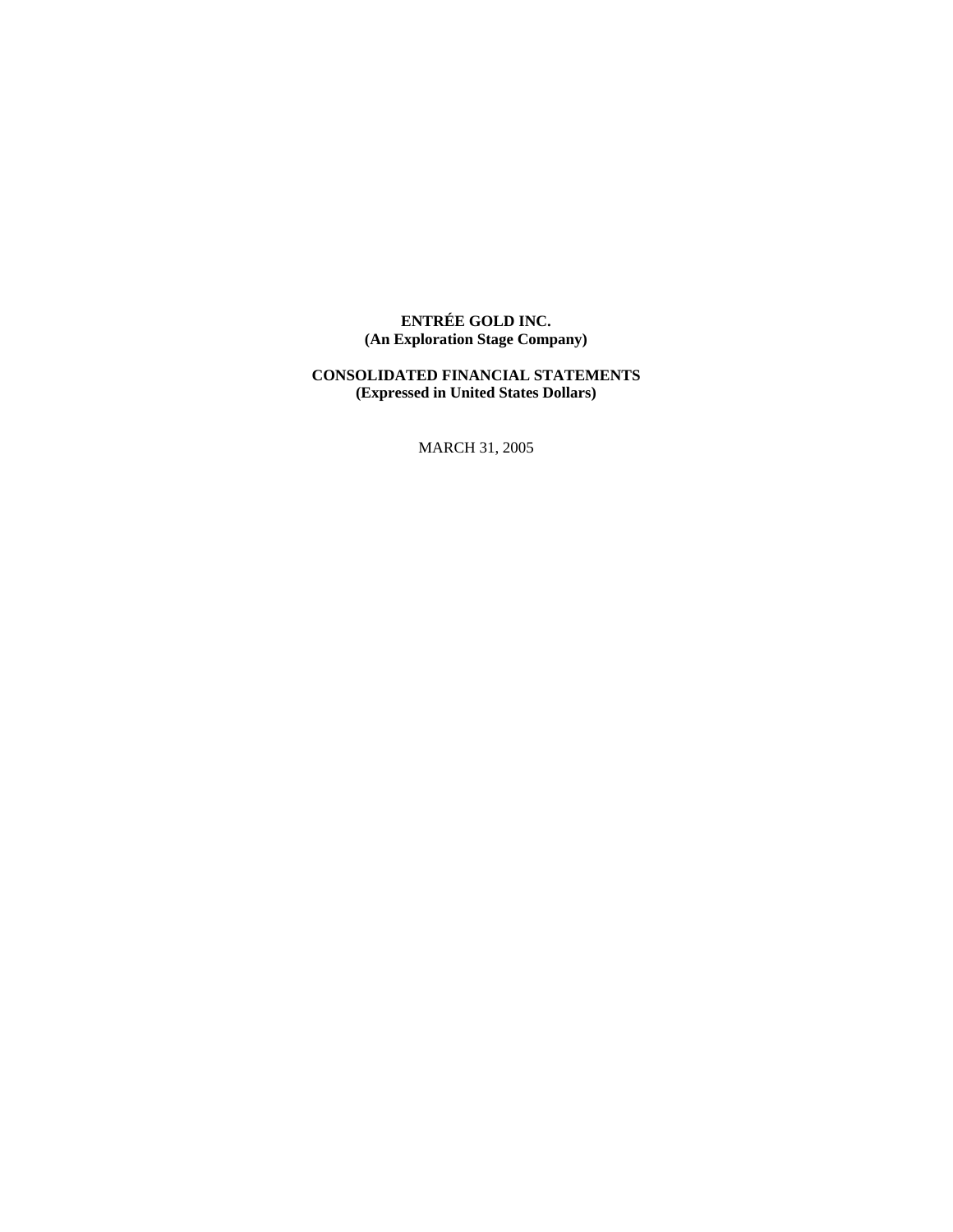(An Exploration Stage Company) CONSOLIDATED BALANCE SHEETS (Expressed in United States dollars)

|                                                                                                                                         | March 31,<br>2005<br>(unaudited) | December 31,<br>2004 |
|-----------------------------------------------------------------------------------------------------------------------------------------|----------------------------------|----------------------|
| <b>ASSETS</b>                                                                                                                           |                                  |                      |
| <b>Current</b>                                                                                                                          |                                  |                      |
| Cash and cash equivalents                                                                                                               | \$<br>4,458,946                  | \$<br>6,060,371      |
| Receivables                                                                                                                             | 153,064                          | 100,410              |
| Prepaid expenses                                                                                                                        | 273,923                          | 62,514               |
| Total current assets                                                                                                                    | 4,885,933                        | 6,223,295            |
| Equipment (Note 4)                                                                                                                      | 385,999                          | 139,120              |
|                                                                                                                                         | \$<br>5,271,932                  | \$<br>6,362,415      |
| <b>LIABILITIES AND SHAREHOLDERS' EQUITY</b>                                                                                             |                                  |                      |
| <b>Current</b>                                                                                                                          |                                  |                      |
| Accounts payable and accrued liabilities                                                                                                | \$<br>275,278                    | \$<br>198,763        |
| <b>Stockholders' equity</b>                                                                                                             |                                  |                      |
| Common stock, no par value, unlimited number authorized, (Note 6)<br>50,883,066 (December 31, 2004 - 50,868,066) issued and outstanding | 20,706,116                       | 20,692,906           |
| Additional paid-in capital                                                                                                              | 6,941,248                        | 4,898,250            |
| Accumulated other comprehensive income:<br>Foreign currency cummulative translation adjustment                                          | 154,299                          | 180,482              |
| Accumulated deficit during exploration stage                                                                                            | (22,805,009)                     | (19,607,986)         |
| Total stockholders' equity                                                                                                              | 4,996,654                        | 6,163,652            |
| Total liabilities and stockholders' equity                                                                                              | \$<br>5,271,932                  | \$<br>6,362,415      |

**Nature of operations** (Note 2)

The accompanying notes are an integral part of these consolidated financial statements.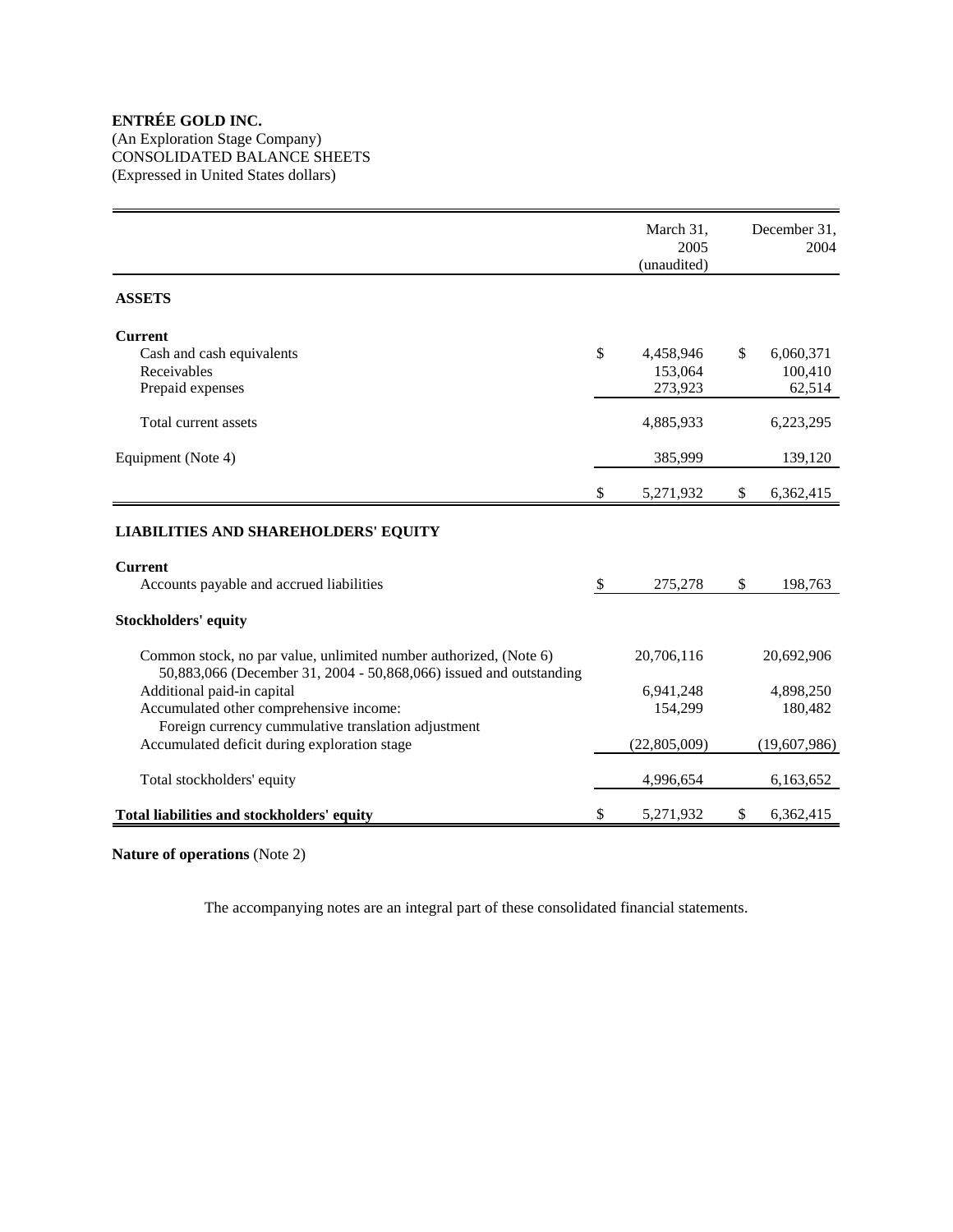(An Exploration Stage Company) CONSOLIDATED STATEMENTS OF OPERATIONS AND COMPREHENSIVE LOSS (Unaudited) (Expressed in United States dollars)

|                                                                                                                                                                                                                                                                                                                                                                                                                                         | Three Month<br>Period Ended<br>March 31,<br>2005                                                                                     |              | Three Month<br>Period Ended<br>March 31,<br>2004                                                                         | Cumulative<br>Period from<br>Inception<br>(July 19,<br>1995) to<br>March 31,<br>2005                                                                     |
|-----------------------------------------------------------------------------------------------------------------------------------------------------------------------------------------------------------------------------------------------------------------------------------------------------------------------------------------------------------------------------------------------------------------------------------------|--------------------------------------------------------------------------------------------------------------------------------------|--------------|--------------------------------------------------------------------------------------------------------------------------|----------------------------------------------------------------------------------------------------------------------------------------------------------|
| <b>EXPENSES</b>                                                                                                                                                                                                                                                                                                                                                                                                                         |                                                                                                                                      |              |                                                                                                                          |                                                                                                                                                          |
| Audit and accounting<br>Consulting fees (Note 6)<br>Depreciation<br>Escrow shares compensation (Notes 6 and 7)<br>Foreign exchange loss<br>Legal (Note 6)<br>Loss on settlement of debt (Note 6)<br>Management fees (Notes 6 and 7)<br>Mineral property interests (Note 5 and 6)<br>Office and administration (Note 6)<br>Regulatory and transfer agent fees<br>Shareholder communications and<br>investor relations (Note 6)<br>Travel | \$<br>8,288<br>833,568<br>16,892<br>(475, 056)<br>3,638<br>111,343<br>849,726<br>1,171,014<br>481,484<br>22,965<br>169,885<br>32,868 | \$           | 4,611<br>43,020<br>6,827<br>(457, 923)<br>1,237<br>54,652<br>118,105<br>156,688<br>134,969<br>7,978<br>128,565<br>48,478 | \$<br>114,771<br>1,087,810<br>51,427<br>1,751,486<br>22,148<br>786,693<br>5,252<br>1,768,671<br>14,853,871<br>1,260,707<br>107,567<br>985,943<br>186,698 |
| <b>Loss from operations</b><br>Interest income                                                                                                                                                                                                                                                                                                                                                                                          | (3,226,615)<br>29,592                                                                                                                |              | (247, 207)<br>29,279                                                                                                     | (22,983,044)<br>178,035                                                                                                                                  |
| <b>Net loss</b>                                                                                                                                                                                                                                                                                                                                                                                                                         | \$<br>(3, 197, 023)                                                                                                                  | \$           | (217, 928)                                                                                                               | \$<br>(22,805,009)                                                                                                                                       |
| Comprehensive loss:<br>Net loss<br>Foreign currency tranlation adjustment                                                                                                                                                                                                                                                                                                                                                               | \$<br>(3,197,023)<br>(26, 183)                                                                                                       | $\mathbb{S}$ | $(217,928)$ \$<br>(74, 557)                                                                                              | (22,805,009)<br>154,299                                                                                                                                  |
| <b>Comprehensive loss</b>                                                                                                                                                                                                                                                                                                                                                                                                               | \$<br>(3,223,206)                                                                                                                    | \$           | $(292, 485)$ \$                                                                                                          | (22,650,710)                                                                                                                                             |
| Basic and diluted loss per share                                                                                                                                                                                                                                                                                                                                                                                                        | \$<br>(0.06)                                                                                                                         | \$           | (0.01)                                                                                                                   |                                                                                                                                                          |
| Weighted average number of shares outstanding                                                                                                                                                                                                                                                                                                                                                                                           | 49,645,566                                                                                                                           |              | 40,393,634                                                                                                               |                                                                                                                                                          |

The accompanying notes are an integral part of these consolidated financial statements.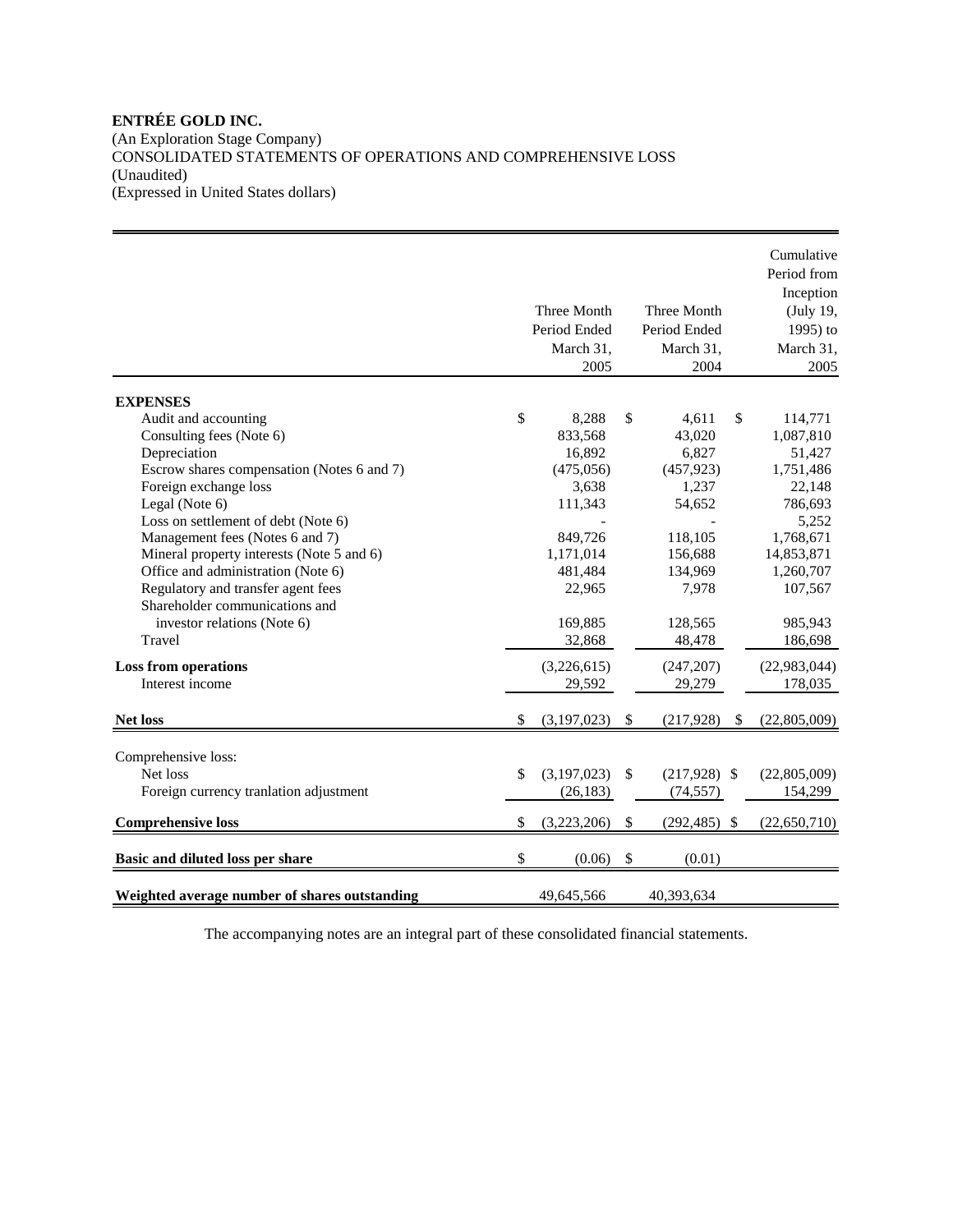# (An Exploration Stage Company) CONSOLIDATED STATEMENT OF STOCKHOLDERS' EQUITY (Expressed in United States dollars)

|                                                              | Number of<br><b>Shares</b> |               | Common<br>Stock |               | Additional<br>Paid-in Capital | Accumulated<br>Other<br>Comprehensive<br>Income | Accumulated<br>Deficit<br>During the<br>Exploration<br>Stage | Total<br>Stockholders'<br>Equity |
|--------------------------------------------------------------|----------------------------|---------------|-----------------|---------------|-------------------------------|-------------------------------------------------|--------------------------------------------------------------|----------------------------------|
| Balance, July 19, 1995 (date of inception)<br>Shares issued: |                            | <sup>\$</sup> |                 | \$            |                               |                                                 | \$                                                           | \$                               |
| Private placements                                           | 4,200,000                  |               | 60,852          |               |                               |                                                 |                                                              | 60,852                           |
| Acquisition of mineral property interests                    | 3,200,000                  |               | 147,520         |               |                               |                                                 |                                                              | 147,520                          |
| Foreign currency translation adjustment                      |                            |               |                 |               |                               | (756)                                           |                                                              | (756)                            |
| Net loss                                                     |                            |               |                 |               |                               | $\sim$                                          | (175, 714)                                                   | (175, 714)                       |
| Balance, April 30, 1996<br>Shares issued:                    | 7,400,000                  |               | 208,372         |               |                               | (756)                                           | (175, 714)                                                   | 31,902                           |
| Private placements                                           | 3,880,000                  |               | 274,718         |               |                               |                                                 |                                                              | 274,718                          |
| Foreign currency translation adjustment                      |                            |               |                 |               |                               | (8, 568)                                        |                                                              | (8,568)                          |
| Net loss                                                     |                            |               |                 |               |                               |                                                 | (56,250)                                                     | (56, 250)                        |
| Balance, April 30, 1997                                      | 11,280,000                 |               | 483,090         |               |                               | (9, 324)                                        | (231,964)                                                    | 241,802                          |
| Foreign currency translation adjustment                      |                            |               |                 |               |                               | (5,216)                                         | L,                                                           | (5,216)                          |
| Net loss                                                     |                            |               |                 |               |                               |                                                 | (33, 381)                                                    | (33, 381)                        |
| Balance, April 30, 1998                                      | 11,280,000                 |               | 483,090         |               |                               | (14, 540)                                       | (265, 345)                                                   | 203,205                          |
| Foreign currency translation adjustment                      |                            |               |                 |               |                               | (3, 425)                                        | $\sim$                                                       | (3,425)                          |
| Net loss                                                     |                            |               |                 |               |                               |                                                 | (40, 341)                                                    | (40, 341)                        |
| Balance, April 30, 1999                                      | 11,280,000                 |               | 483,090         |               |                               | (17, 965)                                       | (305, 686)                                                   | 159,439                          |
| Escrow shares compensation                                   |                            |               |                 |               | 41,593                        |                                                 |                                                              | 41,593                           |
| Exercise of stock options                                    | 1,128,000                  |               | 113,922         |               |                               |                                                 |                                                              | 113,922                          |
| Foreign currency translation adjustment                      |                            |               |                 |               |                               | (896)                                           |                                                              | (896)                            |
| Net loss                                                     |                            |               |                 |               |                               |                                                 | (154, 218)                                                   | (154, 218)                       |
| Balance, April 30, 2000                                      | 12,408,000                 |               | 597,012         |               | 41,593                        | (18, 861)                                       | (459, 904)                                                   | 159,840                          |
| Foreign currency translation adjustment                      |                            |               |                 |               |                               | (5,627)                                         |                                                              | (5,627)                          |
| Net loss                                                     |                            |               |                 |               |                               |                                                 | (18, 399)                                                    | (18, 399)                        |
| Balance, April 30, 2001                                      | 12,408,000                 |               | 597,012         |               | 41,593                        | (24, 488)                                       | (478, 303)                                                   | 135,814                          |
| Foreign currency translation adjustment                      |                            |               |                 |               |                               | (2, 561)                                        | ÷,                                                           | (2,561)                          |
| Net loss                                                     |                            |               |                 |               |                               |                                                 | (22, 490)                                                    | (22, 490)                        |
| Balance, April 30, 2002                                      | 12,408,000                 | \$            | 597,012         | $\mathsf{\$}$ | 41,593                        | \$<br>(27, 049)                                 | \$<br>(500, 793)                                             | \$<br>110,763                    |

- continued -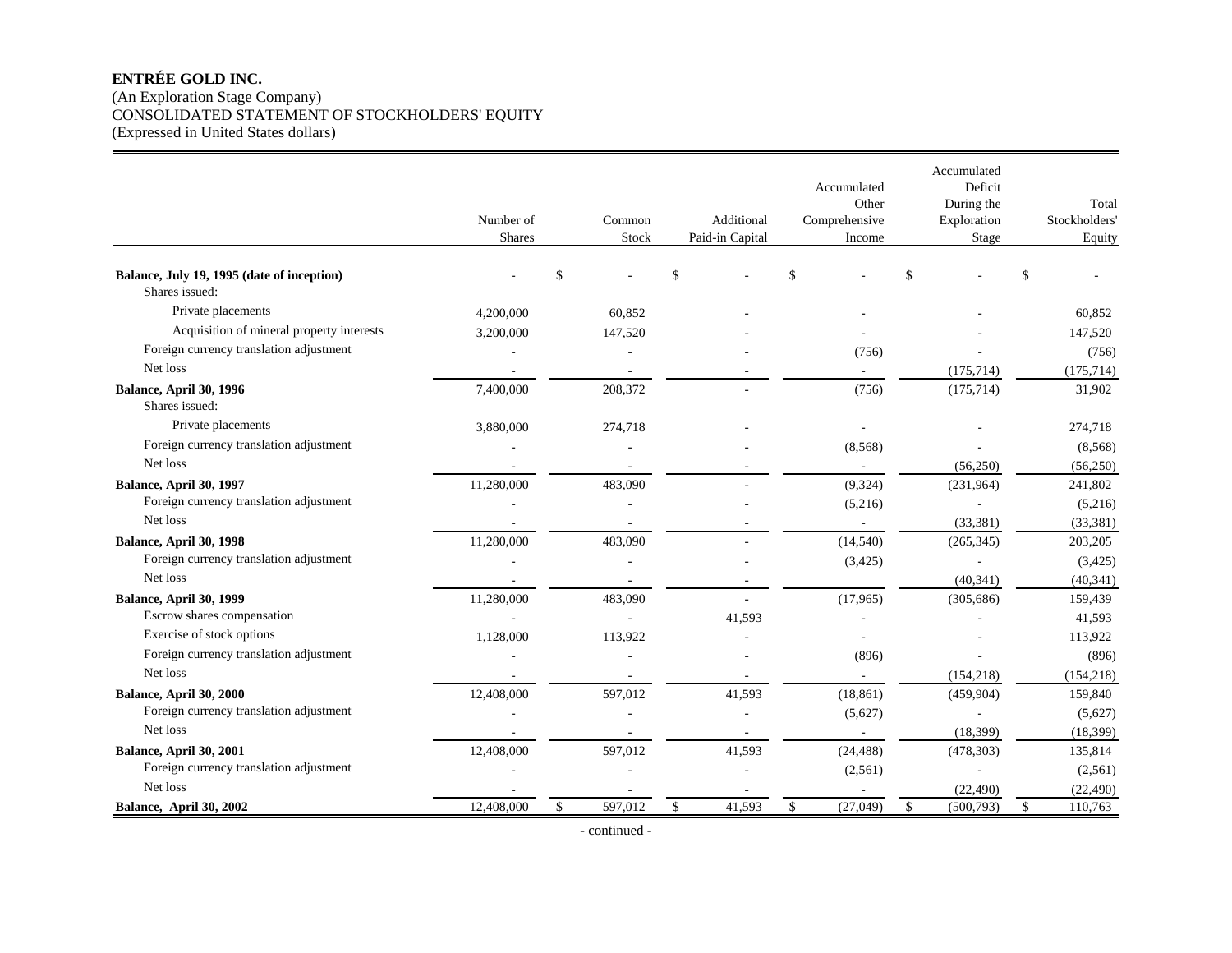(An Exploration Stage Company) CONSOLIDATED STATEMENT OF STOCKHOLDERS' EQUITY (Expressed in United States dollars)

|                                                    |               |                  |              |                 |              |               | Accumulated        |              |               |
|----------------------------------------------------|---------------|------------------|--------------|-----------------|--------------|---------------|--------------------|--------------|---------------|
|                                                    |               |                  |              |                 |              | Accumulated   | Deficit            |              |               |
|                                                    |               |                  |              |                 |              | Other         | During the         |              | Total         |
|                                                    | Number of     | Common           |              | Additional      |              | Comprehensive | Exploration        |              | Stockholders' |
|                                                    | <b>Shares</b> | Stock            |              | Paid-in Capital |              | Income        | Stage              |              | Equity        |
| - continued -                                      |               |                  |              |                 |              |               |                    |              |               |
| Balance, April 30, 2002                            | 12,408,000    | \$<br>597,012    | $\mathbb{S}$ | 41,593          | \$           | (27,049)      | \$<br>(500, 793)   | $\mathbb{S}$ | 110,763       |
| Shares issued:                                     |               |                  |              |                 |              |               |                    |              |               |
| Private placements                                 | 7,500,000     | 1,351,055        |              |                 |              |               |                    |              | 1,351,055     |
| Exercise of warrants                               | 12,500        | 3,288            |              |                 |              |               |                    |              | 3,288         |
| Agent's finder fee                                 | 310,000       | 39,178           |              |                 |              |               |                    |              | 39,178        |
| Finder's fee for mineral property interests        | 100,000       | 35,827           |              |                 |              |               |                    |              | 35,827        |
| Debt settlement                                    | 135,416       | 45,839           |              | 5,252           |              |               |                    |              | 51,091        |
| Agent's warrants                                   |               |                  |              | 16,877          |              |               |                    |              | 16,877        |
| Escrow shares compensation                         |               |                  |              | 40,205          |              |               |                    |              | 40,205        |
| Stock-based compensation                           |               |                  |              | 16,660          |              |               |                    |              | 16,660        |
| Share issue costs                                  |               | (211, 207)       |              |                 |              |               |                    |              | (211, 207)    |
| Foreign currency translation adjustment            |               |                  |              |                 |              | 73,080        |                    |              | 73,080        |
| Net loss                                           |               |                  |              |                 |              |               | (1,073,320)        |              | (1,073,320)   |
| Balance, April 30, 2003                            | 20,465,916    | 1,860,992        |              | 120,587         |              | 46,031        | (1,574,113)        |              | 453,497       |
| Shares issued:                                     |               |                  |              |                 |              |               |                    |              |               |
| Private placements and offerings                   | 16,352,942    | 10,891,160       |              |                 |              |               |                    |              | 10,891,160    |
| <b>Exercise of warrants</b>                        | 3,730,372     | 1,316,664        |              | (6, 443)        |              |               |                    |              | 1,310,221     |
| Exercise of stock options                          | 35,000        | 18,730           |              | (4,026)         |              |               |                    |              | 14,704        |
| Agent's corporate finance fee                      | 100,000       | 64,192           |              | 8,384           |              |               |                    |              | 72,576        |
| Acquisition of mineral property interests (Note 5) | 5,000,000     | 3,806,000        |              |                 |              |               |                    |              | 3,806,000     |
| Agent's warrants                                   |               |                  |              | 370,741         |              |               |                    |              | 370,741       |
| Escrow shares compensation                         |               |                  |              | 1,949,878       |              |               |                    |              | 1,949,878     |
| Stock-based compensation                           |               |                  |              | 414,847         |              |               |                    |              | 414,847       |
| Share issue costs                                  |               | (1,302,715)      |              |                 |              |               |                    |              | (1,302,715)   |
| Foreign currency translation adjustment            |               |                  |              |                 |              | 1,950         |                    |              | 1,950         |
| Net loss                                           |               |                  |              |                 |              |               | (12, 505, 759)     |              | (12,505,759)  |
| Balance, December 31, 2003                         | 45,684,230    | \$<br>16,655,023 | \$           | 2,853,968       | $\mathbb{S}$ | 47,981        | \$<br>(14,079,872) | \$           | 5,477,100     |

- continued -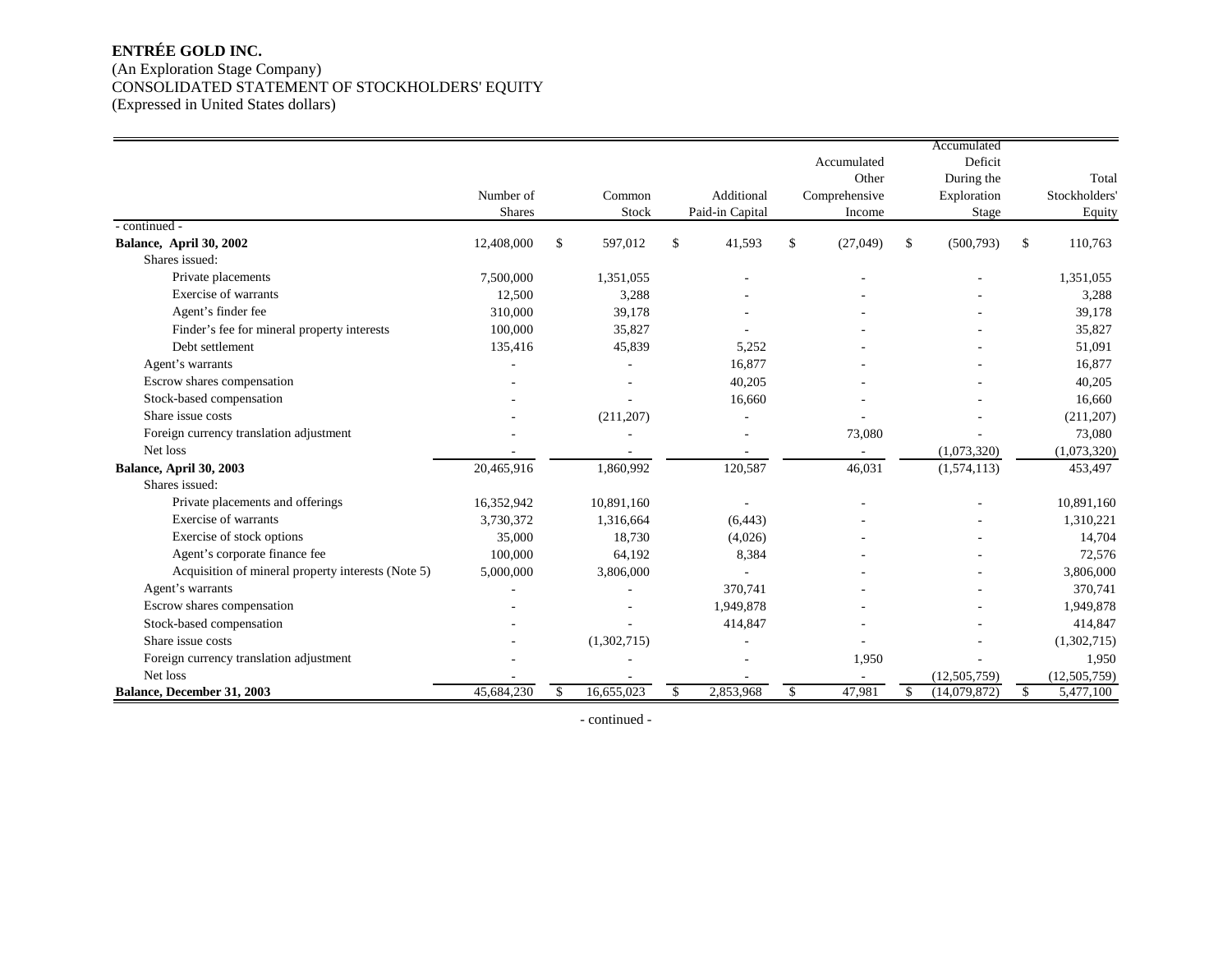(An Exploration Stage Company) CONSOLIDATED STATEMENT OF STOCKHOLDERS' EQUITY (Expressed in United States dollars)

|                                         | Number of<br><b>Shares</b> |              | Common<br>Stock |              | Additional<br>Paid-in Capital |              | Accumulated<br>Other<br>Comprehensive<br>Income |    | Accumulated<br>Deficit<br>During the<br>Exploration<br>Stage |               | Total<br>Stockholders'<br>Equity |
|-----------------------------------------|----------------------------|--------------|-----------------|--------------|-------------------------------|--------------|-------------------------------------------------|----|--------------------------------------------------------------|---------------|----------------------------------|
| - continued -                           |                            |              |                 |              |                               |              |                                                 |    |                                                              |               |                                  |
| Balance, December 31, 2003              | 45,684,230                 | \$           | 16,655,023      | S.           | 2,853,968                     | \$           | 47,981                                          | \$ | (14,079,872)                                                 | S.            | 5,477,100                        |
| Shares issued:                          |                            |              |                 |              |                               |              |                                                 |    |                                                              |               |                                  |
| Private placement                       | 4,600,000                  |              | 3,846,521       |              |                               |              |                                                 |    |                                                              |               | 3,846,521                        |
| Exercise of warrants                    | 533,836                    |              | 186,208         |              | (13, 197)                     |              |                                                 |    |                                                              |               | 173,011                          |
| Exercise of stock options               | 50,000                     |              | 26,180          |              | (8,238)                       |              |                                                 |    |                                                              |               | 17,942                           |
| Warrants issued for cancellation        |                            |              |                 |              |                               |              |                                                 |    |                                                              |               |                                  |
| of price guarantee (Note 5)             |                            |              |                 |              | 129,266                       |              |                                                 |    |                                                              |               | 129,266                          |
| Escrow shares compensation              |                            |              |                 |              | 405,739                       |              |                                                 |    |                                                              |               | 405,739                          |
| Share issue costs                       |                            |              | (21,026)        |              |                               |              |                                                 |    |                                                              |               | (21,026)                         |
| Stock-based compensation                |                            |              |                 |              | 1,530,712                     |              |                                                 |    |                                                              |               | 1,530,712                        |
| Foreign currency translation adjustment |                            |              |                 |              |                               |              | 132,501                                         |    |                                                              |               | 132,501                          |
| Net loss                                |                            |              |                 |              |                               |              |                                                 |    | (5,528,114)                                                  |               | (5,528,114)                      |
| Balance, December 31, 2004              | 50,868,066                 | $\mathbb{S}$ | 20,692,906      | $\mathbb{S}$ | 4,898,250                     | $\mathbb{S}$ | 180,482                                         | \$ | (19,607,986)                                                 | \$            | 6,163,653                        |
| Shares issued:                          |                            |              |                 |              |                               |              |                                                 |    |                                                              |               |                                  |
| Exercise of warrants                    | 15,000                     |              | 13,210          |              |                               |              |                                                 |    |                                                              |               | 13,210                           |
| Escrow shares compensation              |                            |              |                 |              | (475, 056)                    |              |                                                 |    |                                                              |               | (475,056)                        |
| Stock-based compensation                |                            |              |                 |              | 2,518,054                     |              |                                                 |    |                                                              |               | 2,518,054                        |
| Foreign currency translation adjustment |                            |              |                 |              |                               |              | (26, 183)                                       |    |                                                              |               | (26, 183)                        |
| Net loss                                |                            |              |                 |              |                               |              |                                                 |    | (3,197,023)                                                  |               | (3,197,023)                      |
| Balance, March 31, 2005                 | 50,883,066                 | \$           | 20,706,116      | \$           | 6,941,248                     | \$           | 154,299                                         | S. | (22,805,009)                                                 | <sup>\$</sup> | 4,996,655                        |

The accompanying notes are an integral part of these consolidated financial statements.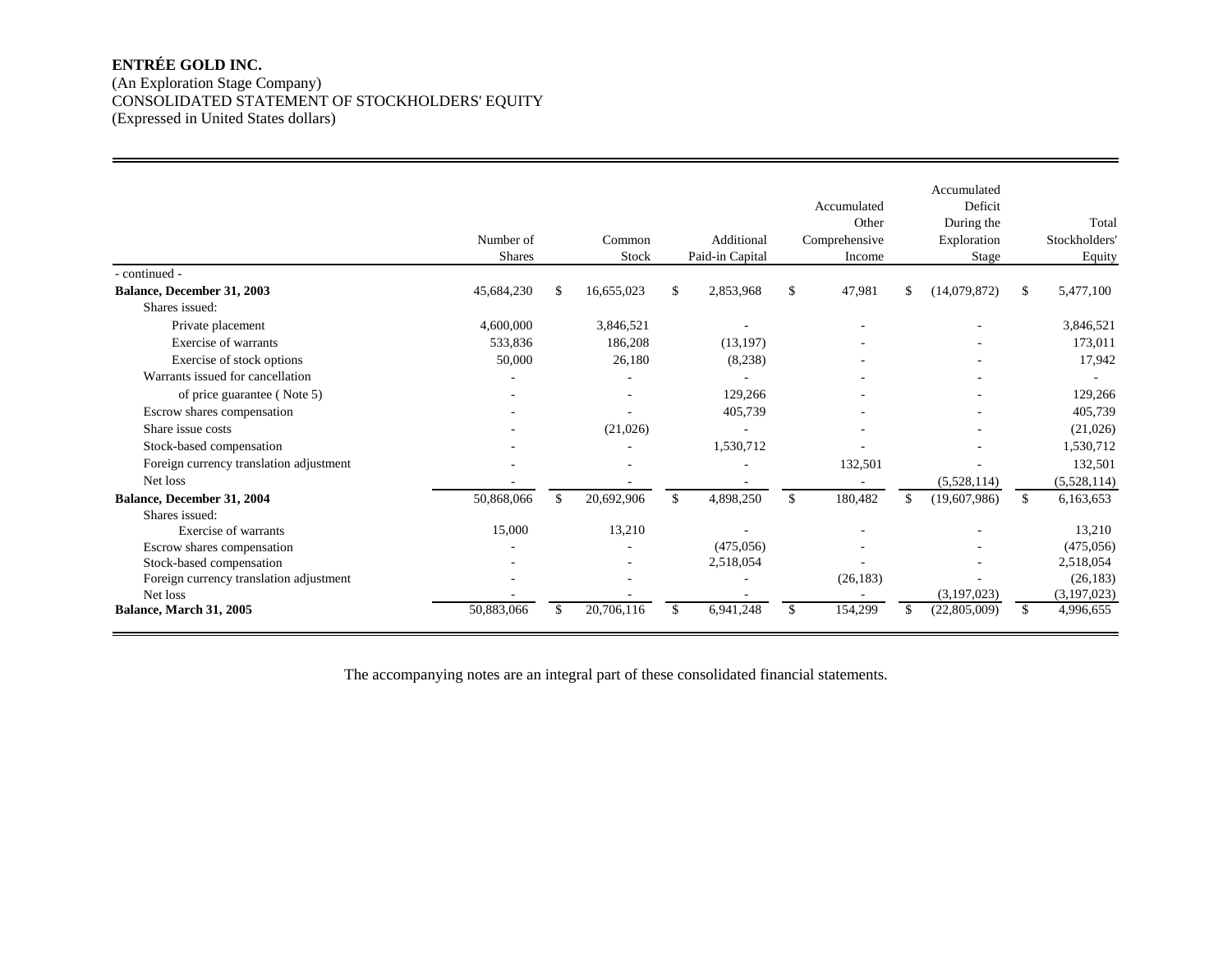## **ENTRÉE GOLD INC.**  (An Exploration Stage Company) CONSOLIDATED STATEMENTS OF CASH FLOWS (Unaudited) (Expressed in United States dollars)

|                                                    |                        |                   | Cumulative<br>Period from |
|----------------------------------------------------|------------------------|-------------------|---------------------------|
|                                                    |                        |                   | Inception                 |
|                                                    | Three Month            | Three Month       | (July 19,                 |
|                                                    | Period Ended           | Period Ended      | 1995) to                  |
|                                                    | March 31,<br>2005      | March 31,<br>2004 | March 31,<br>2005         |
|                                                    |                        |                   |                           |
| <b>CASH FLOWS FROM OPERATING ACTIVITIES</b>        |                        |                   |                           |
| Net loss                                           | \$<br>$(3,197,023)$ \$ | $(217,928)$ \$    | (22,805,009)              |
| Items not affecting cash:                          | 16,892                 | 6,827             | 51,427                    |
| Depreciation<br>Stock-based compensation           | 2,518,054              | 313,813           | 4,480,273                 |
| Escrow shares compensation                         | (475,056)              | (529, 874)        | 1,962,359                 |
| Loss on settlment of debt                          |                        |                   | 5,252                     |
| Warrants issued for cancellation of                |                        |                   |                           |
| price guarantee                                    |                        |                   | 129,266                   |
| Finder's fee paid in stock                         |                        |                   | 35,827                    |
| Mineral propety interest paid in stock             |                        |                   | 3,806,000                 |
|                                                    |                        |                   |                           |
| Changes in assets and liabilities:                 |                        |                   |                           |
| Receivables                                        | (52, 654)              | (32, 323)         | (153,064)                 |
| Prepaid expenses                                   | (211, 409)             | (188, 245)        | (273, 923)                |
| Accounts payable and accrued liabilities           | 76,515                 | 35,197            | 321,117                   |
| Net cash used in operating activities              | (1,324,681)            | (612, 533)        | (12, 440, 475)            |
| <b>CASH FLOWS FROM FINANCING ACTIVITIES</b>        |                        |                   |                           |
| Proceeds from issuance of capital stock            | 13,210                 | 182,332           | 18,218,124                |
| Share issue costs                                  |                        |                   | (1,035,576)               |
| Net cash provided by finacing activities           | 13,210                 | 182,332           | 17,182,548                |
| <b>CASH FLOWS FROM INVESTING ACTIVITIES</b>        |                        |                   |                           |
| Acquisition of equipment                           | (263,771)              | (77, 793)         | (437, 426)                |
| Net cash used in investing activities              | (263, 771)             | (77, 793)         | (437, 426)                |
|                                                    |                        |                   |                           |
| Effect of foreign currency translation on cash and |                        |                   |                           |
| cash equivalents                                   | (26, 183)              | (74, 555)         | 154,299                   |
| Change in cash and cash equivalents                |                        |                   |                           |
| during the period                                  | (1,601,425)            | (582, 549)        | 4,458,946                 |
| Cash and cash equivalents, beginning of period     | 6,060,371              | 5,455,495         |                           |
| Cash and cash equivalents, end of period           | \$<br>4,458,946 \$     | 4,872,946 \$      | 4,458,946                 |
|                                                    |                        |                   |                           |
| Cash paid for interest during the period           | \$<br>\$<br>÷,         | \$                |                           |
| Cash paid for income taxes during the period       | \$<br>\$               | \$                |                           |

**Supplemental disclosure with respect to cash flows** (Note 10)

The accompanying notes are an integral part of these consolidated financial statements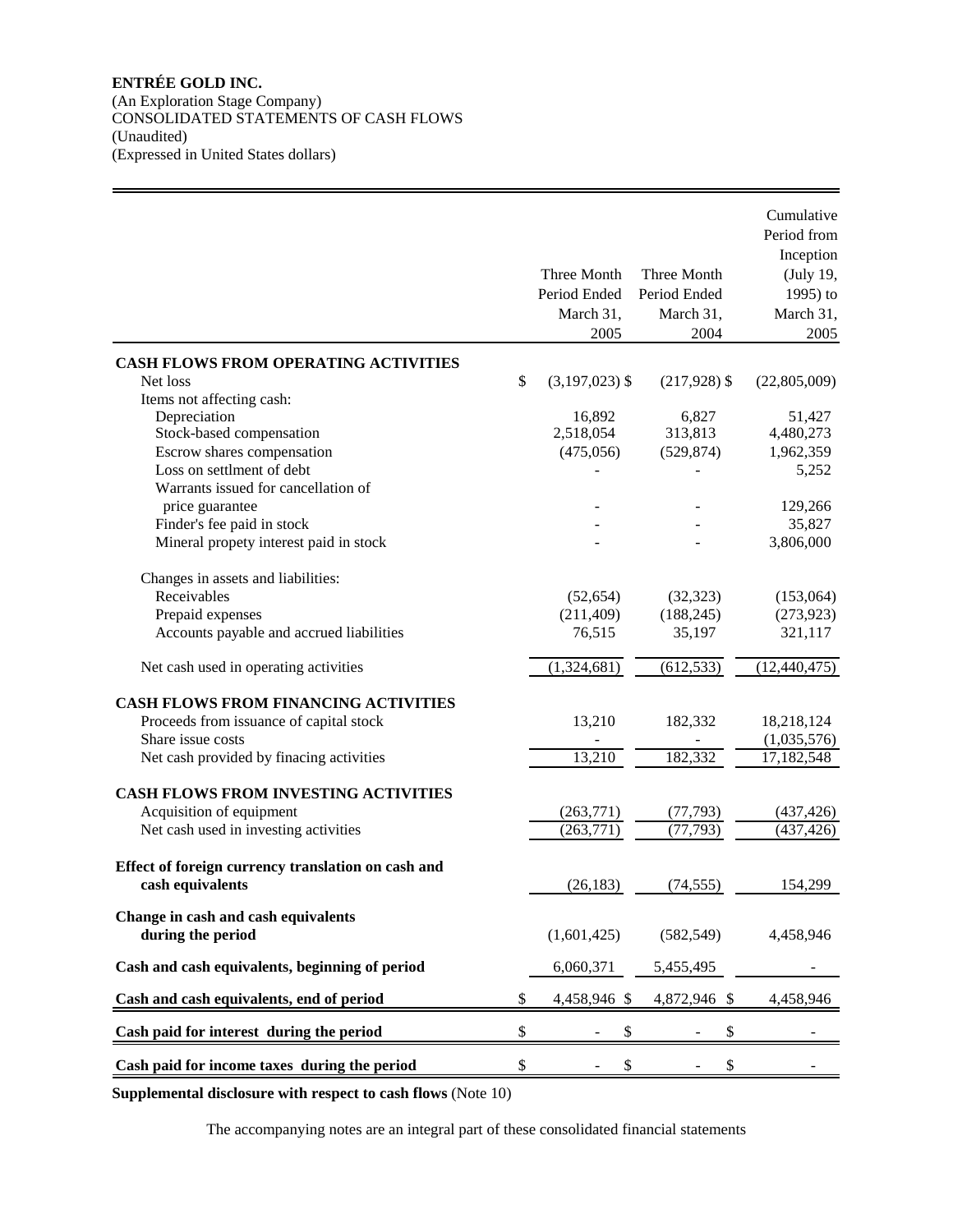**ENTRÉE GOLD INC.**  (An Exploration Stage Company) NOTES TO THE CONSOLIDATED FINANCIAL STATEMENTS MARCH 31, 2005 (Unaudited) (Expressed in United States dollars)

### **1. BASIS OF PRESENTATION**

The interim period financial statements have been prepared by the Company in conformity with generally accepted accounting principles in the United States of America. The preparation of financial data is based on accounting principles and practices consistent with those used in the preparation of annual financial statements, and in the opinion of management these financial statements contain all adjustments necessary (consisting of normally recurring adjustments) to present fairly the financial information contained therein. Certain information and footnote disclosure normally included in the financial statements prepared in conformity with generally accepted accounting principles in the United States of America have been condensed or omitted. These interim period statements should be read together with the audited financial statements and the accompanying notes included in the Company's Form 10-KSB for the year ended December 31, 2004. The results of operation for the three month period ended March 31, 2005 are not necessarily indicative of the results to be expected for the year ending December 31, 2005.

### **2. NATURE OF OPERATIONS**

The Company was incorporated under the laws of the Province of British Columbia and continued under the laws of the Yukon Territory. The Company's principal business activity is the exploration of mineral property interests. Effective October 10, 2002, pursuant to a special resolution passed by the shareholders of the Company, the Company changed its name from Entrée Resources Inc. to Entrée Gold Inc. and consolidated its share capital on a 2:1 basis (Note 6). In December 2003, the Company changed its fiscal year end from April 30 to December 31. To date, the Company has not generated significant revenues from its operations and is considered to be in the exploration stage.

All amounts are expressed in United States dollars, except for certain per share amounts denoted in Canadian dollars ("C\$").

### **3. SIGNIFICANT ACCOUNTING POLICIES**

### **Principles of consolidation**

These consolidated financial statements have been prepared in conformity with generally accepted accounting principles in the United States of America and include the accounts of the Company and its wholly-owned Mongolian subsidiary, Entrée LLC. All inter-company transactions and balances have been eliminated upon consolidation. These consolidated financial statements conform in all material respects with Canadian generally accepted accounting principles ("Canadian GAAP") except as described in Note 12.

### **Asset retirement obligations**

The Company records the fair value of the liability for closure and removal costs associated with the legal obligations upon retirement or removal of any tangible long-lived assets in accordance with Statements of Financial Accounting Standards No. 143, "Accounting for Asset Retirement Obligations". The initial recognition of any liability will be capitalized as part of the asset cost and depreciated over its estimated useful life. To date, the Company has not incurred any asset retirement obligations.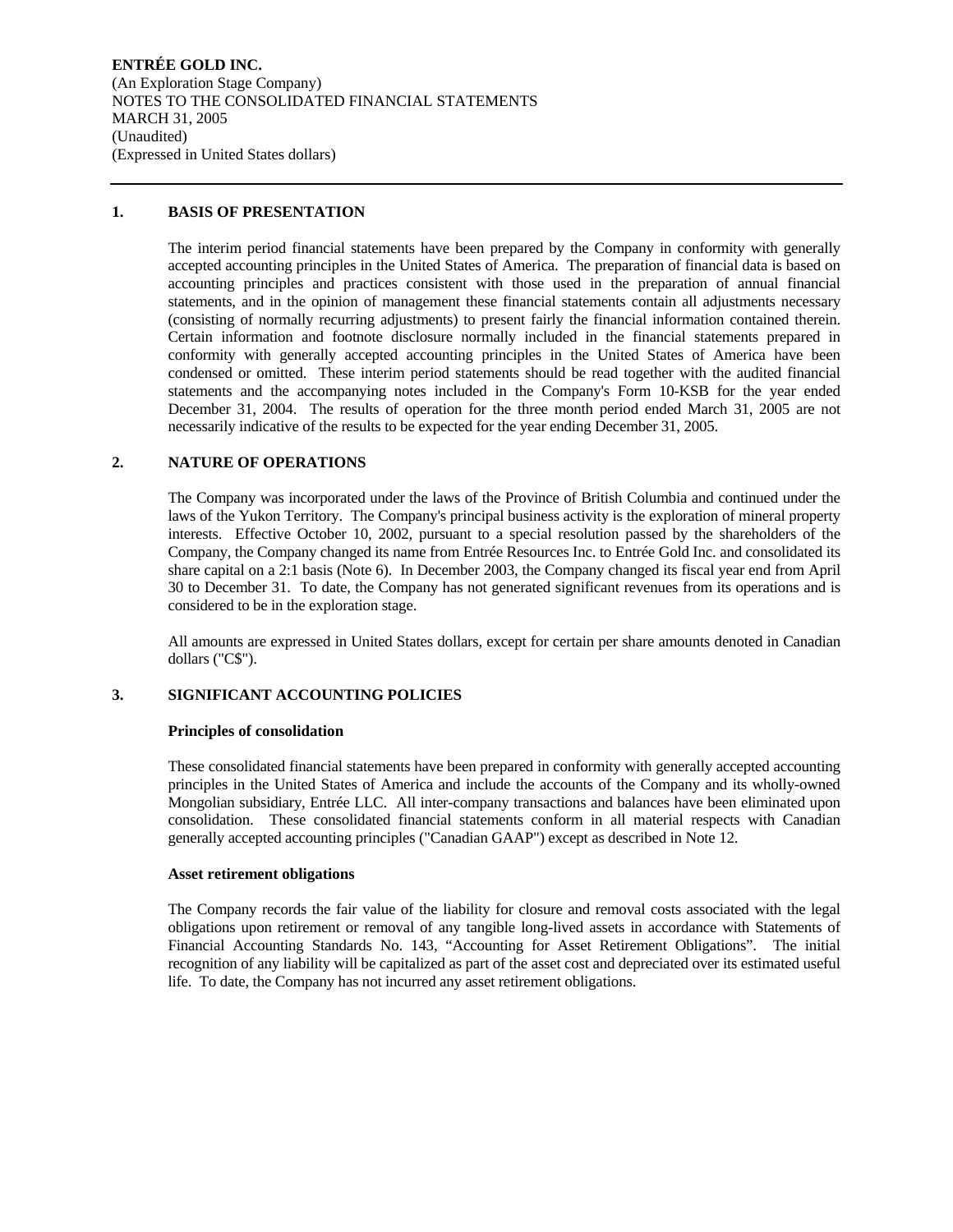### **3. SIGNIFICANT ACCOUNTING POLICIES** (cont'd…)

### **Escrow shares**

Shares placed in escrow in connection with an initial public offering which are to be released upon achievement of certain performance criteria are considered to be contingently issueable and compensatory in nature. Accordingly, the difference between the fair value of these shares, being the trading price of the Company's publicly traded common shares, at the time they are released from escrow and their original issue price is accounted for as compensation expense in the period of release.

As described in Note 5, certain of the Company's escrow shares were transferred to a Trustee for the benefit of future employees, officers and directors of the Company. As these performance escrow shares are considered compensatory in nature, the Company records a compensation benefit at fair value, being the trading price of the Company's publicly traded common shares, when a portion or all of these performance escrow shares are allocated to specific individuals and adjusts this compensation benefit to fair value at the end of each respective reporting period until the performance escrow shares are released from escrow.

### **Stock-based compensation**

Statements of Financial Accounting Standards No. 123, "Accounting for Stock-Based Compensation" ("SFAS 123") encourages, but does not require, companies to record compensation cost for stock-based employee compensation plans at fair value. Prior to May 1, 2003, the Company chose to account for stockbased compensation, excluding escrow shares, using Accounting Principles Board Opinion No. 25, "Accounting for Stock Issued to Employees" ("APB 25"). Accordingly, compensation cost for stock options is measured as the excess, if any, of the quoted market price of the Company's stock at the date of the grant over the amount an employee is required to pay for the stock. Effective for the eight month period ended December 31, 2003, the Company adopted Statements of Financial Accounting Standards No. 148, "Accounting for Stock-Based Compensation - Transition and Disclosure - an amendment of FASB Statement No. 123" whereby the Company voluntary changed to the fair value based method of accounting for stock-based employee compensation on a prospective basis.

The Company accounts are stock-based compensation issued to non-employees in accordance with the provisions of SFAS 123 and the consensus in Emerging Issues Task Force No. 96-18, "Accounting for Equity Instruments that are Issued to Other Than Employees for Acquiring or in Conjunction with Selling, Goods or Services" ("EIFT 96-18").

### **Foreign currency translation**

The functional currency of the Company and its wholly-owned subsidiary is the Canadian dollar. Accordingly, monetary assets and liabilities denominated in a foreign currency are translated at the exchange rate in effect at the balance sheet date while non-monetary assets and liabilities denominated in a foreign currency are translated at historical rates. Revenue and expense items denominated in a foreign currency are translated at exchange rates prevailing when such items are recognized in the statement of operations. Exchange gains or losses arising on translation of foreign currency items are included in the statement of operations.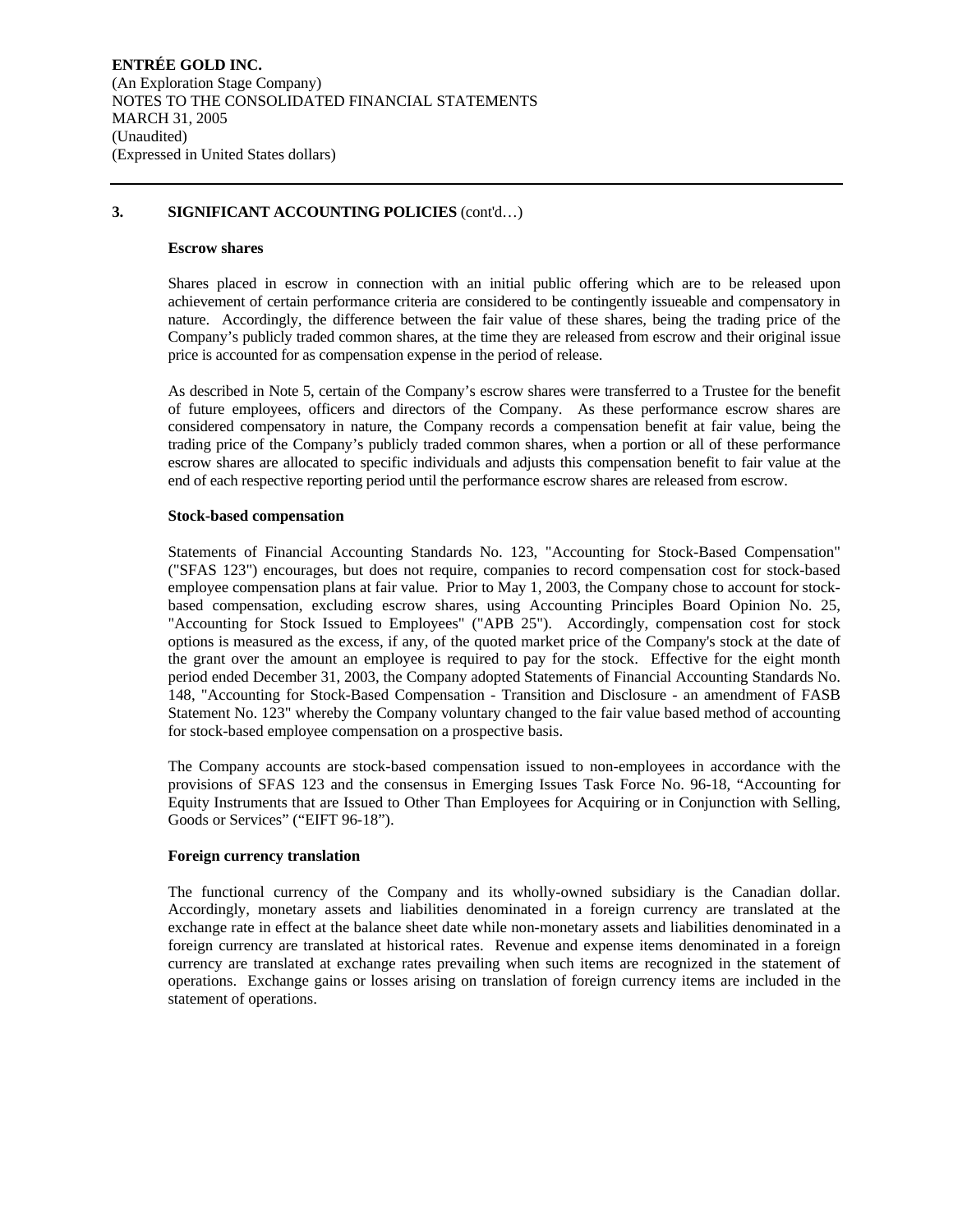### **3. SIGNIFICANT ACCOUNTING POLICIES** (cont'd…)

### **Foreign currency translation** (cont'd)

The Company follows the current rate method of translation with respect to its presentation of these consolidated financial statements in the reporting currency, being the United States dollar. Accordingly, assets and liabilities are translated into U.S. dollars at the period-end exchange rates while revenue and expenses are translated at the prevailing exchange rates during the period. Related exchange gains and losses are included in a separate component of stockholder's equity as accumulated other comprehensive income.

### **Net loss per share**

Basic net loss per share is computed by dividing the net loss for the period attributable to common stockholders by the weighted average number of shares of common stock outstanding during the period. Diluted net loss per share takes into consideration shares of common stock outstanding (computed under basic loss per share) and potentially dilutive shares of common stock. Diluted net loss per share is not presented separately from basic net loss per share as the conversion of outstanding stock options and warrants into common shares would be anti-dilutive. At March 31, 2005, the total number of potentially dilutive shares of common stock excluded from basic net loss per share was 20,619,270 (March 31, 2004 – 18,010,914).

Shares that remain in escrow are excluded from the weighted average number of shares of common stock. The number of shares held in escrow excluded from the weighted average number of shares of common stock was 1,230,000 (March 31, 2004 – 6,151,350).

### **Recent accounting pronouncements**

In December 2004, FASB issued Statement of Financial Accounting Standards No. 153, "Exchanges of Nonmonetary Assets - an amendment of APB Opinion No. 29" ("SFAS 153") which amends Accounting Principles Board Opinion No. 29, "Accounting for Nonmonetary Transactions" to eliminate the exception for nonmonetary exchanges of similar productive assets and replaces it with a general exception for exchanges of nonmonetary assets that do not have commercial substance. A nonmonetary exchange has commercial substance if the future cash flows of the entity are expected to change significantly as a result of the exchange. SFAS 153 is effective for nonmonetary asset exchanges occurring in fiscal periods beginning after June 15, 2005.

In December 2004, FASB issued Statement of Financial Accounting Standards No. 123R, "Share Based Payment" ("SFAS 123R"). SFAS 123R supersedes APB 25 and its related implementation guidance by requiring entities to recognize the cost of employee services received in exchange for awards of equity instruments based on the grant-date fair value of those awards (with limited exceptions) and revises Statement of Financial Accounting Standards No. 123 "Accounting for Stock-Based Compensation" ("SFAS 123") as follows:

i. Public entities are required to measure liabilities incurred to employees in share-based payment transactions at fair value and nonpublic entities may elect to measure their liabilities to employees incurred in share-based payment transactions at their intrinsic value whereas under SFAS 123, all share-based payment liabilities were measured at their intrinsic value.

ii. Nonpublic entities are required to calculate fair value using an appropriate industry sector index for the expected volatility of its share price if it is not practicable to estimate the expected volatility of the entity's share price.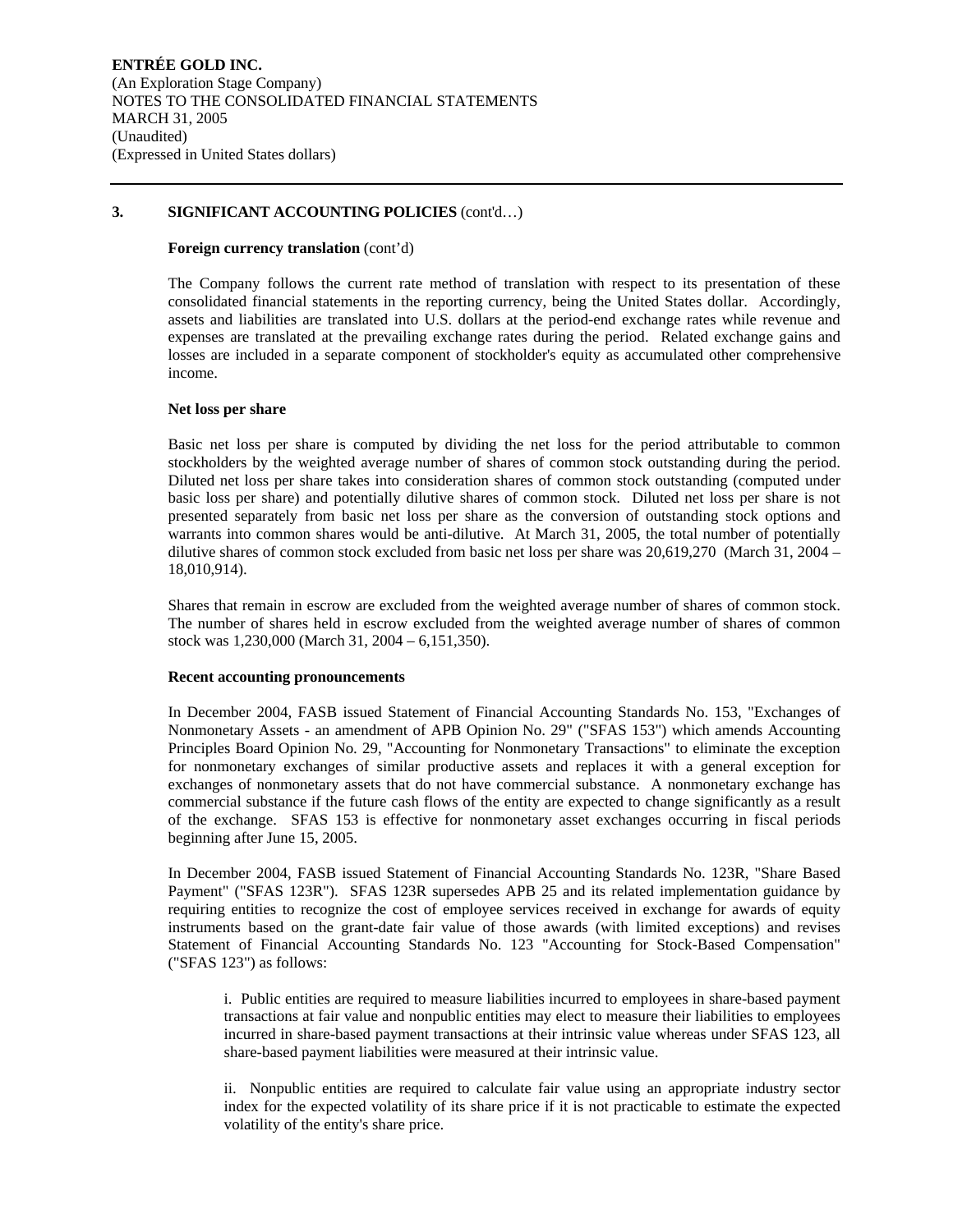### **3. SIGNIFICANT ACCOUNTING POLICIES** (cont'd…)

### **Recent accounting pronouncements** (cont'd)

iii. Entities are required to estimate the number of instruments for which the requisite service is expected to be rendered as opposed to accounting for forfeitures as they occur.

iv. Incremental compensation cost for a modification of the terms or conditions of an award is measured by comparing the fair value of the modified award with the fair value of the award immediately before the modification whereas SFAS 123 required that the effects of a modification be measured as the difference between the fair value of the modified award at the date it is granted and the award's value immediately before the modification determined based on the shorter of (1) its remaining initially estimated expected life or (2) the expected life of the modified award.

SFAS 123R also clarifies and expands guidance in several areas, including measuring fair value, classifying an award as equity or as a liability and attributing compensation cost to reporting periods. SFAS 123R does not change the accounting guidance for share-based payment transactions with parties other than employees provided in SFAS 123 as originally issued and EITF 96-18. SFAS 123R also does not address the accounting for employee share ownership plans which are subject to Statement of Position 93-6, "Employers' Accounting for Employee Stock Ownership Plans". Public entities (other than those filing as small business issuers) will be required to apply SFAS 123R as of the first annual reporting period that begins after June 15, 2005. Public entities that file as small business issuers will be required to apply SFAS 123R in the first annual reporting period that begins after December 15, 2005. For nonpublic entities, SFAS 123R must be applied as of the beginning of the first annual reporting period beginning after December 15, 2005.

The adoption of these new pronouncements are not expected to have a material effect on the Company's consolidated financial position or results of operations.

### **4. EQUIPMENT**

|                                                                               |                                              |   | March 31, 2005                 | December 31, 2004 |                                        |    |                                                         |                             |                           |     |                             |
|-------------------------------------------------------------------------------|----------------------------------------------|---|--------------------------------|-------------------|----------------------------------------|----|---------------------------------------------------------|-----------------------------|---------------------------|-----|-----------------------------|
|                                                                               | Cost                                         |   | Accumulated<br>Depreciation    | Net Book<br>Value |                                        |    | Cost                                                    | Accumulated<br>Depreciation |                           |     | Net Book<br>Value           |
| Office equipment<br>Computer equipment<br>Field equipment<br><b>Buildings</b> | \$<br>19.325<br>81,708<br>170,652<br>165,742 | S | 5.017<br>19,322<br>27,089<br>- | S                 | 14,308<br>62,386<br>143,563<br>165,742 | \$ | 17.803<br>38.422<br>117.431<br>$\overline{\phantom{0}}$ | \$                          | 3.964<br>20,215<br>10,357 | \$. | 13,839<br>18,207<br>107,074 |
|                                                                               | \$<br>437,427                                | S | 51.428                         |                   | \$ 385,999                             |    | 173.656                                                 | \$                          | 34,536                    |     | \$139,120                   |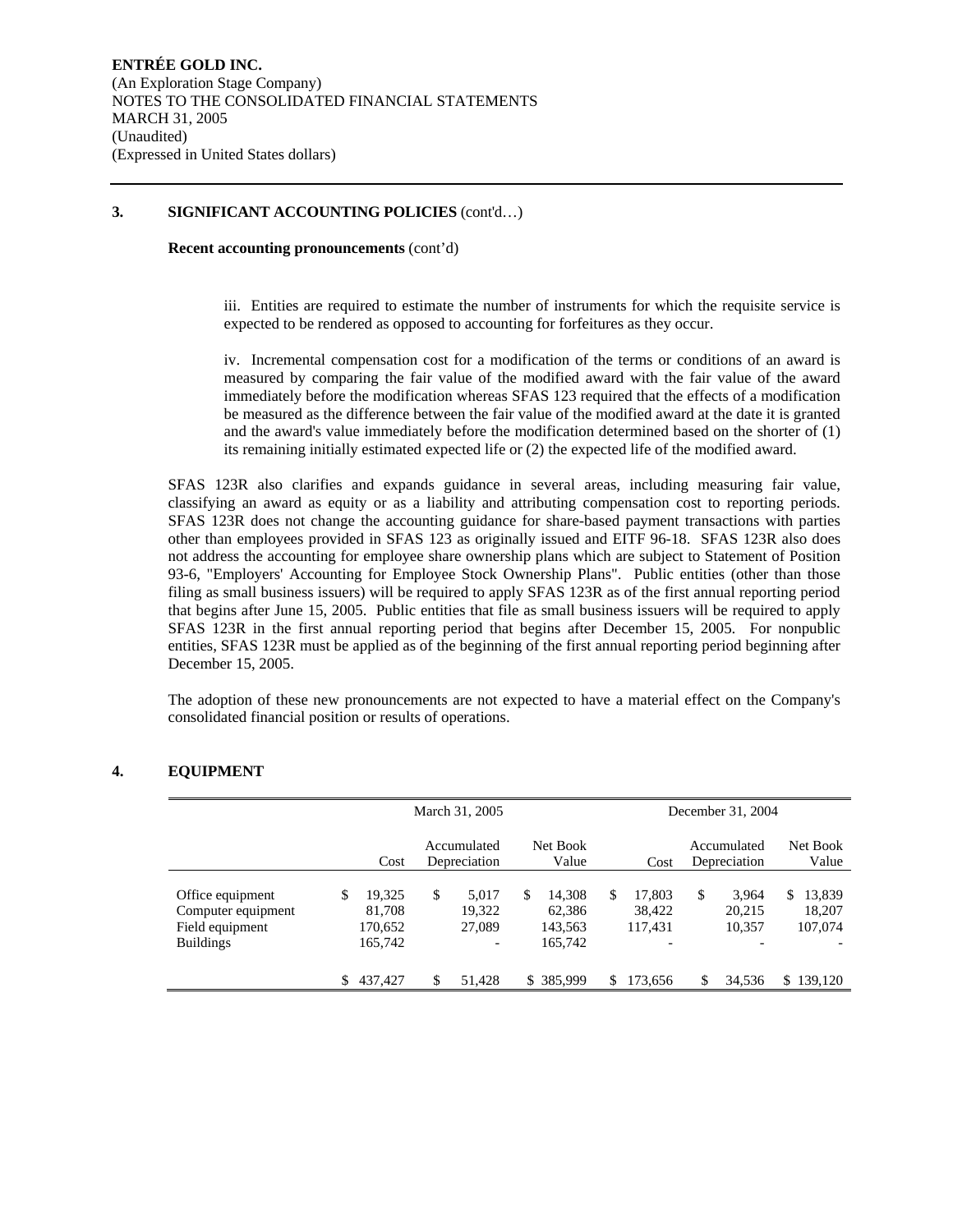### **5. MINERAL PROPERTY INTERESTS**

Title to mineral property interests involves certain inherent risks due to the difficulties of determining the validity of certain claims as well as the potential for problems arising from the frequently ambiguous conveyancing history characteristic of many mineral property interests. The Company has investigated title to its mineral property interests and, to the best of its knowledge, title to the mineral property interests are in good standing.

Under the terms of an option agreement completed in July, 2002, the Company had the right to acquire up to a 60% interest in three mineral concessions (collectively, the "Lookout Hill Property"), located in southern Mongolia, from Mongol Gazar Co., Ltd. ("Mongol Gazar"), the Mongolian owner. In November 2003, pursuant to an amended purchase agreement which replaced the previous option agreement and all obligations thereunder, the Company acquired from Mongol Gazar a 100% interest in the Lookout Hill Property, free of all royalties. As consideration, the Company paid \$5,500,000, issued 5,000,000 common shares at a value of \$3,806,000 and agreed to pay Mongol Gazar the amount, if any, by which the net proceeds from the sale of the 5,000,000 shares issued to Mongol Gazar in this transaction is less than \$5,000,000 (the "Minimum Price Guarantee").

For the above purchase price, the Company also acquired a 100% interest in a fourth mineral concession (the "Ulziit Uul Property") located in southern Mongolia.

On April 20, 2004, subject to TSX Venture Exchange ("TSX-V") regulatory approval which was received on June 14, 2004, the Company agreed to issue non-transferable warrants to purchase up to 250,000 shares of the Company (issued) at a price of C\$1.05 per share for two years to Mongol Gazar, in satisfaction of the Minimum Price Guarantee previously provided to Mongol Gazar. The fair value of the warrants was estimated to be \$129,266. In addition, Mongol Gazar has agreed to transfer to the Company's subsidiary, Entrée LLC, its 100% interest in an exploration licence located in Khanbogd, Omnogovi, Mongolia (the "Khatsavch Property").

In October, 2004, the Company granted to Ivanhoe Mines Ltd. ("Ivanhoe") the right to earn, over an eight year period, a participating interest in a certain portion of its Lookout Hill Property (the "Project Property"). Under the agreement, Ivanhoe must spend a minimum of \$3 million in order to earn surface rights in the Project Property and a minimum of \$20 million in order to earn any mineral rights interest in the Project Property and may acquire up to an 80% interest in mineralization below a depth of 560 metres and a 70% interest in mineralization above a depth of 560 metres by spending \$35 million. Thereafter, the Company has the right to require Ivanhoe to fund its share of subsequent project costs through to production, to be recovered from production cash flow. The agreement with Ivanhoe also provided for Ivanhoe to subscribe for 4,600,000 units of the Company at a price of C\$1.00 per unit (completed in November 2004). The Company's exploration licenses begin to expire in March 2008 through to October 2010. The total estimated annual fees in order to maintain these licenses in good standing is approximately \$188,000.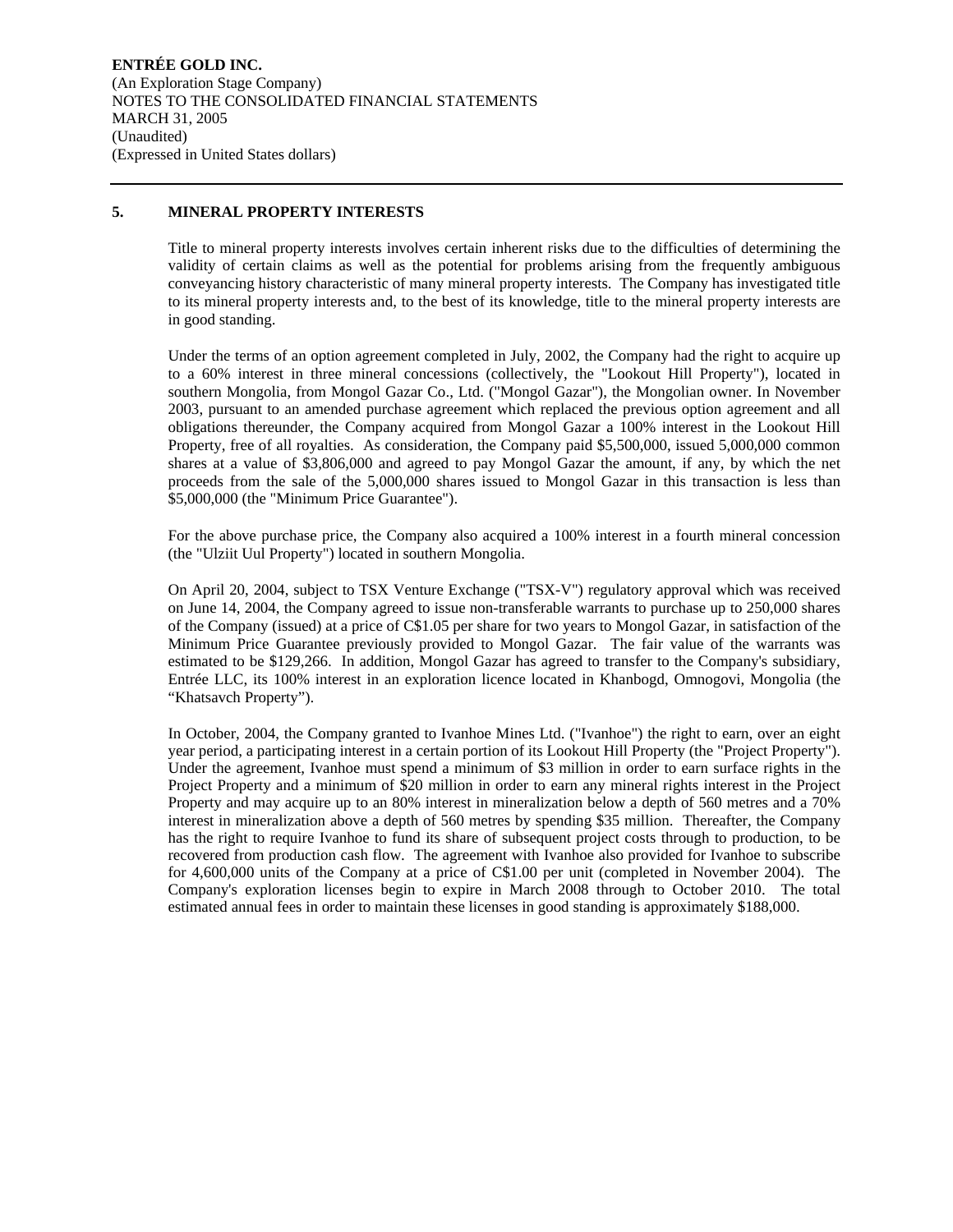# **5. MINERAL PROPERTY INTERESTS** (cont'd)

Mineral property interest costs incurred are summarized as follows:

|                                | Three Month<br>Period Ended<br>March 31,<br>2005 |               | Three Month<br>Period Ended<br>March 31,<br>2004 |
|--------------------------------|--------------------------------------------------|---------------|--------------------------------------------------|
| Lookout Hill:                  |                                                  |               |                                                  |
| Acquisition                    | \$<br>49,210                                     | <sup>\$</sup> | 3,687                                            |
| Assaying, testing and analysis | 9,077                                            |               | 6,657                                            |
| Camp and field supplies        |                                                  |               | 5,600                                            |
| Drilling                       | 232,404                                          |               | 55,925                                           |
| Geological and geophysical     | 841,358                                          |               | 65,827                                           |
| Travel and accommodation       | 35,741                                           |               | 18,992                                           |
|                                | 1,167,790                                        |               | 156,688                                          |
| Ulziit Uul:                    |                                                  |               |                                                  |
| Acquisition                    | 1,846                                            |               |                                                  |
| Camp and field supplies        | 187                                              |               |                                                  |
| Drilling                       | 1,174                                            |               |                                                  |
|                                | 3,207                                            |               |                                                  |
| Khatsavch:                     |                                                  |               |                                                  |
| Acquisition                    | 17                                               |               |                                                  |
|                                | 17                                               |               |                                                  |
|                                | \$<br>1,171,014                                  | \$            | 156,688                                          |

### **6. COMMON STOCK**

In October 2002, the Company consolidated its issued share capital on a two old shares for one new share basis. Authorized share capital remained unchanged. All references to share and per share amounts in these consolidated financial statements have been adjusted accordingly.

In May 2004, the Company received shareholder approval to amend its Articles to increase the authorized share capital of the Company from 100,000,000 common shares without par value to an unlimited number of common shares without par value.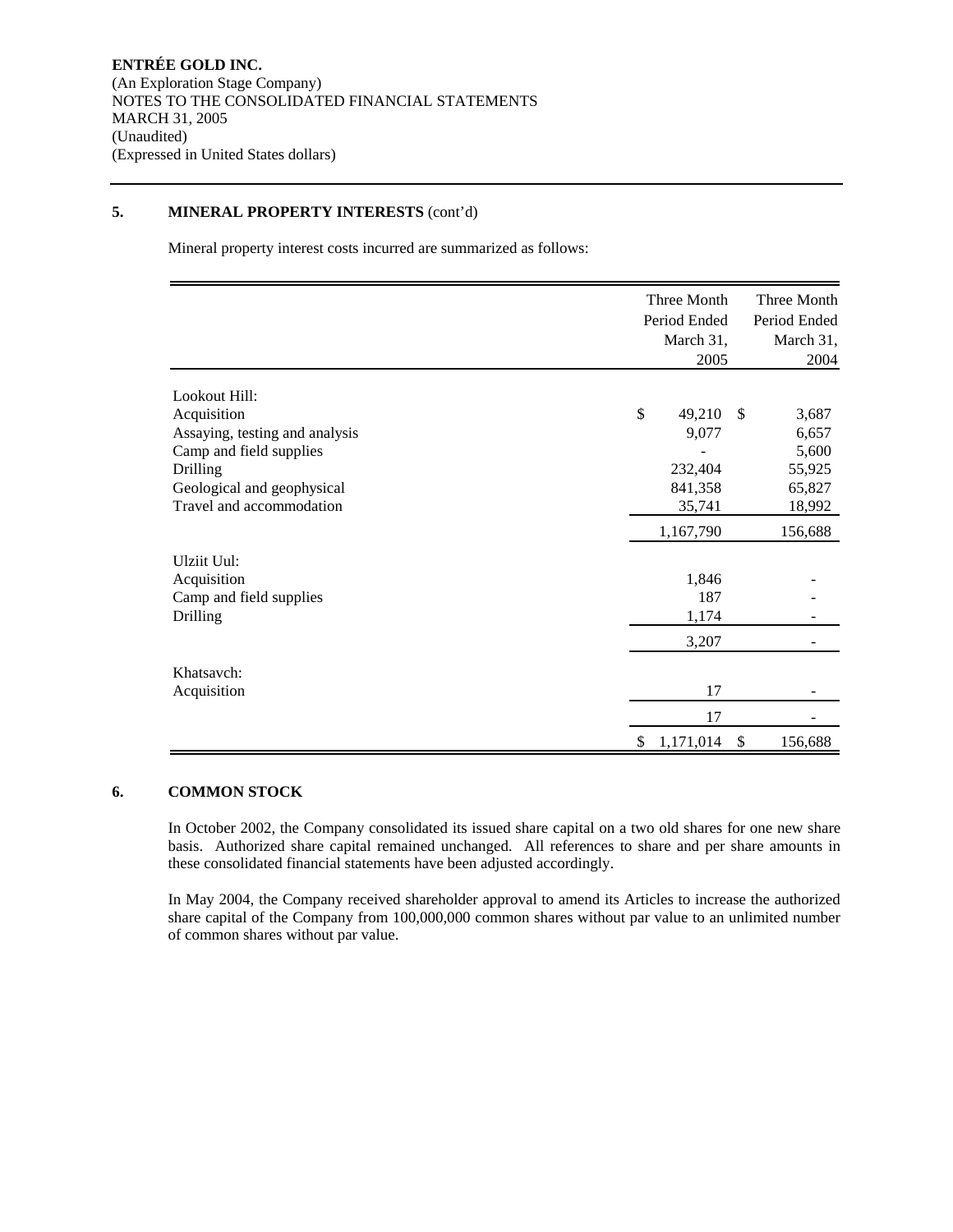### **Share issuances**

In July 1995, the Company completed a private placement consisting of 4,200,000 common shares issued at a price of C\$0.02 per share for gross proceeds of \$60,852.

In July 1995, the Company issued 3,200,000 shares at a value of \$147,520 for the acquisition of a mineral property interest in Costa Rica. This mineral property was abandoned in 2001.

In January 1997, the Company completed a private placement consisting of 1,680,000 common shares issued at a price of C\$0.06 per share for gross proceeds of \$77,553.

In April 1997, the Company completed a private placement consisting of 2,200,000 common shares issued at a price of C\$0.12 per share for gross proceeds of \$197,165.

In February 2000, the Company issued 1,128,000 common shares for cash proceeds of \$113,922 on the exercise of stock options.

In September 2002, the Company completed a brokered private placement consisting of 4,000,000 units issued at a price of C\$0.20 per unit for gross proceeds of \$505,520. Each unit consisted of one common share and one-half non-transferable share purchase warrant. Each whole share purchase warrant entitled the holder to acquire one additional common share at a price of C\$0.40 per share for a period of one year. As part of this private placement, the Company issued 310,000 units as a finder's fee to the agent. Each agent's unit consisted of one common share and one-half non-transferable share purchase warrant whereby each whole share purchase warrant entitled the agent to acquire one additional common share at a price of C\$0.40 per share for a period of one year. Related share issue costs of \$112,338 were comprised of cash costs totaling \$72,556 and the fair value of 310,000 units estimated at \$39,782, of which \$39,178 was assigned to the common shares and \$604 was assigned to the warrants.

In January 2003, the Company completed a combination brokered and non-brokered private placement consisting of 2,500,000 units issued at a price of C\$0.35 per unit for gross proceeds of \$569,975. Each unit consisted of one common share and one-half non-transferable share purchase warrant. Each whole share purchase warrant entitled the holder to acquire one additional common share at a price of C\$0.40 per share for a period of one year. As part of this private placement, the Company issued 329,723 agent's warrants whereby each warrant entitled the agent to acquire one additional common share at a price of C\$0.40 per share for a period of one year. Related share issue costs of \$94,461 were comprised of cash costs totaling \$78,188 and the fair value of the agents warrants estimated at \$16,273.

In January 2003, the Company issued 100,000 common shares at a value of \$35,827 as a finder's fee towards the acquisition of mineral property interests (Note 5).

In February 2003, the Company issued 12,500 common shares for proceeds of \$3,288 on the exercise of warrants.

In March 2003, the Company issued 135,416 common shares at a value of \$45,839 and 67,708 nontransferable share purchase warrants with a value of \$5,252 to settle accounts payable totalling \$45,839 resulting in a loss on settlement of \$5,252. Each share purchase warrant entitled the holder to acquire one additional common share at a price of C\$0.60 per share for a period of one year.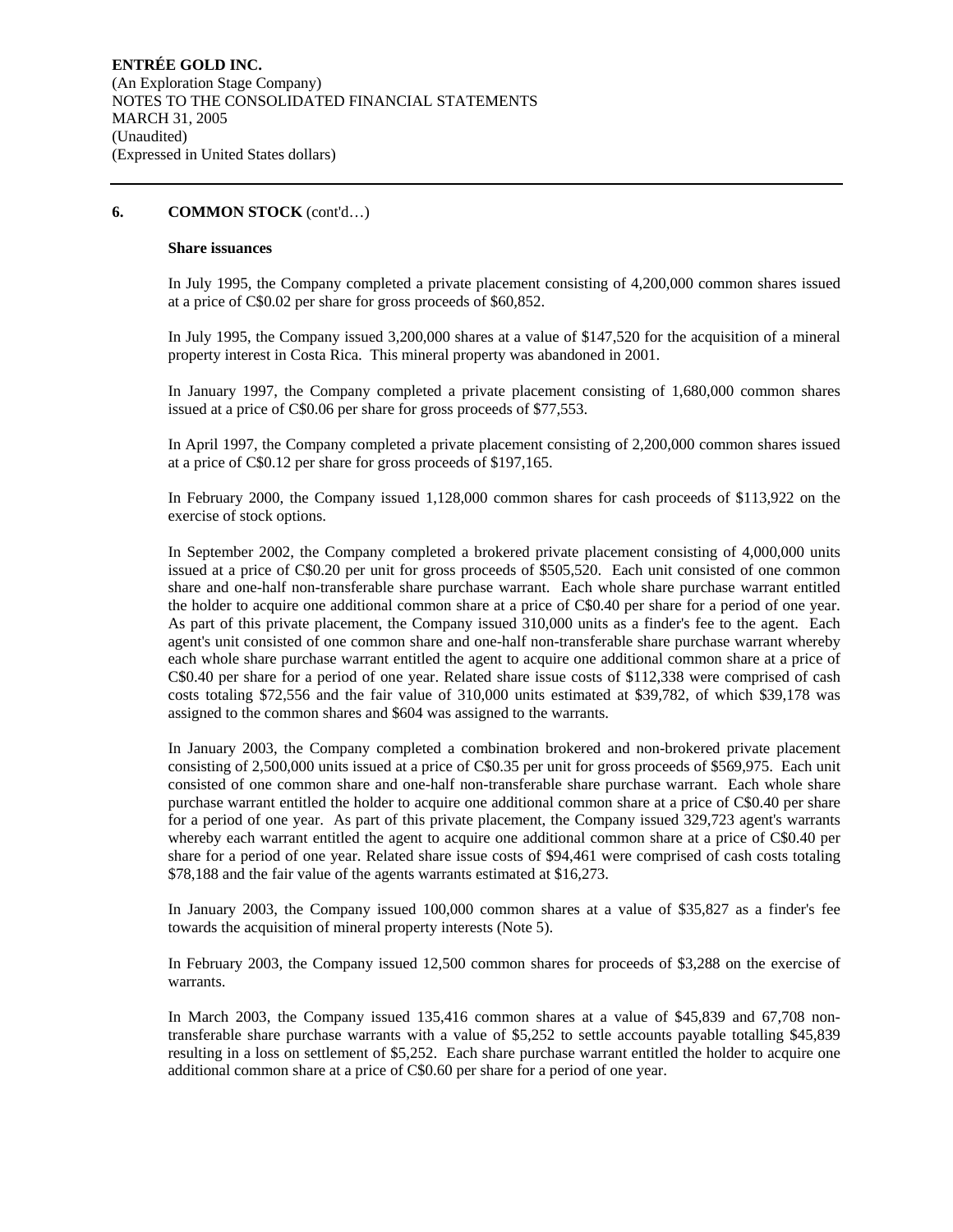### **Share issuances** (cont'd…)

In April 2003, the Company completed a non-brokered private placement consisting of 1,000,000 units issued at a price of C\$0.40 per unit for proceeds of \$275,560. Each unit consisted of one common share and one non-transferable share purchase warrant. Each share purchase warrant entitles the holder to acquire one additional common share at a price of C\$0.50 per share for the first year and at C\$0.60 per share for the second year. The Company incurred costs of \$4,408 with respect to this private placement.

In August 2003, the Company completed a non-brokered private placement consisting of 2,000,000 common shares issued at a price of C\$0.20 per share for gross proceeds of \$288,360. Related share issue costs of \$15,270 were charged as a reduction to the gross proceeds raised on the non-brokered private placement.

In October 2003, the Company completed a short-form offering and issued 2,352,942 units at a price of C\$0.85 per unit for gross proceeds of \$1,510,400. Each unit consisted of one common share and one-half of one non-transferable share purchase warrant. Each whole share purchase warrant allows the holder to purchase one additional common share at an exercise price of C\$1.06 on or before October 22, 2005. The agent for the offering was paid a cash commission of 8.5% of the gross proceeds received, or \$128,384, in respect of units sold and received agent's warrants to acquire common shares equal to 10% of the number of units sold, or 235,294 warrants. The agent's warrants allow the agent to purchase one additional common share at an exercise price of C\$0.95 per share on or before October 22, 2004. The agent was also issued 100,000 units as a corporate finance fee. Each agent's unit consists of one common share and onehalf of one non-transferable share purchase warrant. Each whole share purchase warrant allows the agent to purchase one additional common share at an exercise price of C\$0.95 on or before October 22, 2004. Related share issue costs of \$296,296 were comprised of cash costs totaling \$164,004 and the fair value of 100,000 agents units estimated at \$72,576 and the fair value of 235,294 agent's warrants estimated at \$59,716. The fair value of the agent's units of \$72,576 consisted of \$64,192 assigned to the common shares and \$8,384 assigned to the warrants.

In October 2003, the Company completed a brokered private placement consisting of 12,000,000 units at a price of C\$1.00 per unit for gross proceeds of \$9,092,400. Each unit consisted of one common share and one-half of one non-transferable share purchase warrant. Each whole share purchase warrant allows the holder to purchase one additional common share at an exercise price of C\$1.35 on or before October 31, 2005. The agent for the offering was paid a cash commission of 6.5% of the gross proceeds received in respect of units sold by the agent up to 11,500,000 units, or \$566,381, and received 920,000 agent's warrants. The agent's warrants allow the agent to purchase one additional common share at an exercise price of C\$1.35 per share on or before April 30, 2005. Related share issue costs of \$991,149 were comprised of cash costs totaling \$680,124 and the fair value of the agents warrants estimated at \$311,025.

In November 2003, the Company issued 5,000,000 shares at a value of \$3,806,000 for the acquisition of a mineral property interest (Note 5).

During the eight month period ended December 31, 2003 the Company issued 3,730,372 common shares for cash proceeds of \$1,310,221 on the exercise of warrants. The warrants exercised had a corresponding fair value of \$6,443 when issued which has been transferred from additional paid-in capital to common stock on the exercise of the warrants.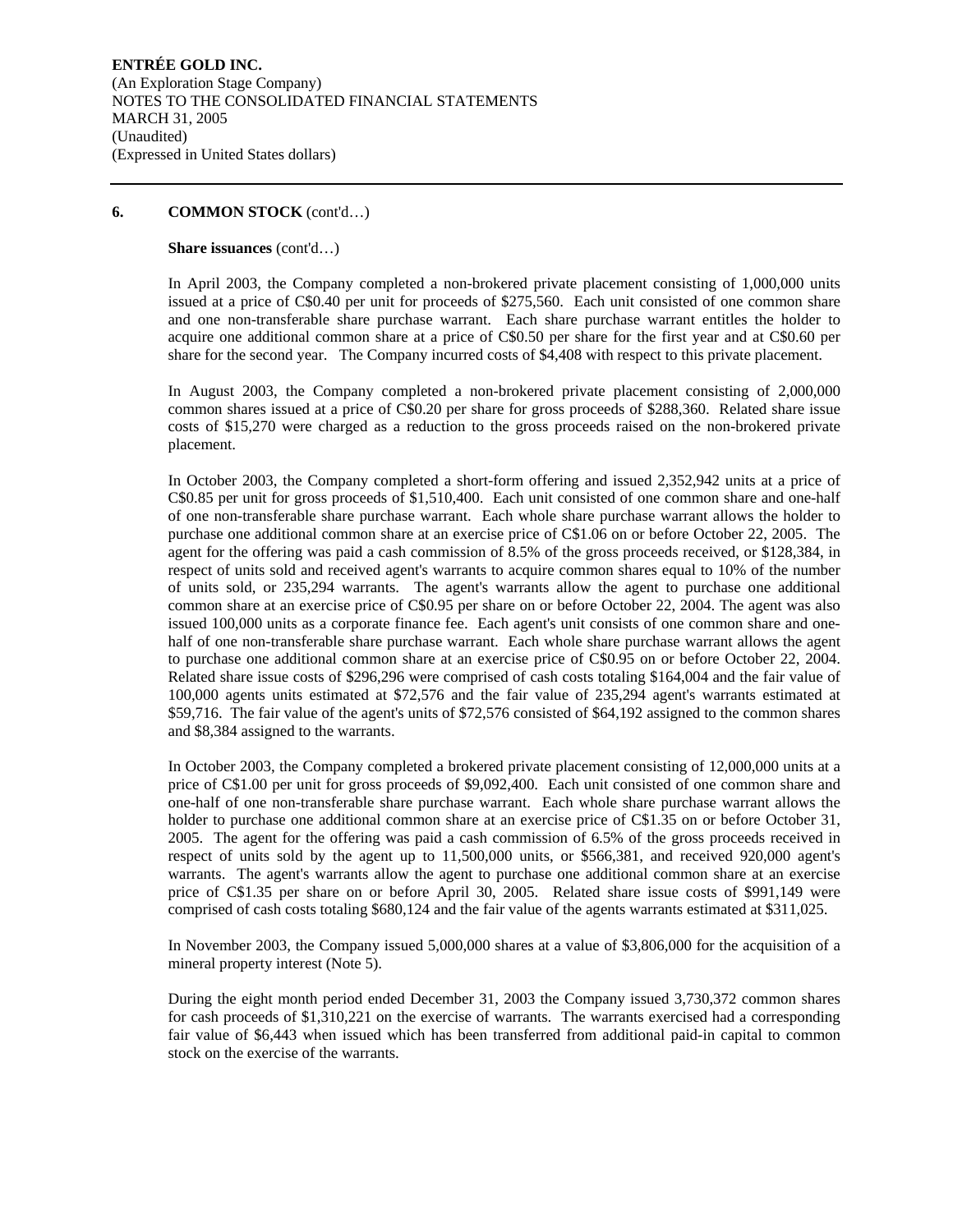### **Share issuances** (cont'd…)

During the eight month period ended December 31, 2003, the Company issued 35,000 common shares for cash proceeds of \$14,704 on the exercise of stock options. The fair value recorded when the options were granted of \$4,026 has been transferred from additional paid-in capital to common stock on the exercise of the options.

In January 2004, the Company issued 50,000 common shares for cash proceeds of \$17,942 on the exercise of stock options. The fair value recorded when the options were granted of \$8,238 has been transferred from additional paid-in capital to common stock on the exercise of the options.

In November 2004, the Company completed a non-brokered private placement consisting of 4,600,000 units at a price of C\$1.00 per unit for gross proceeds of \$3,846,521. Each unit consisted of one common share and one non-transferable share purchase warrant. Each share purchase warrant entitles the holder to purchase one additional common share at a price of C\$1.10 on or before November 9, 2006. Pursuant to an agreement with the Company, the place, being Ivanhoe, has a pre-emptive right to such percentage of any future offering of securities by the Company to enable them to preserve their pro-rata ownership interest in the Company after their acquisition of these 4,600,000 units. Related share issue costs were comprised of cash costs totalling \$21,026.

During the year ended December 31, 2004, the Company issued 533,836 common shares for cash proceeds of \$173,011 on the exercise of warrants. Certain of the warrants exercised had a corresponding fair value of \$13,197 when issued which has been transferred from additional paid-in capital to common stock on the exercise of the warrants.

During the three month period ended March 31, 2005, the Company issued 15,000 common shares for cash proceeds of \$13,210 on the exercise of warrants.

### **Escrow shares**

Included in issued capital stock at December 31, 2004 were 3,510,900 common shares which were subject to escrow agreements and may not be released, transferred or assigned without the consent of the regulatory authorities at the TSX-V. On March 3, 2005, the Company became a Tier 1 Issuer on the TSX-V and as a result 2,280,900 shares were released from escrow.

Included in issued capital stock at March 31, 2005 are the remaining 1,230,000 common shares that are subject to escrow agreement and may not be released, transferred or assigned without the consent of the regulatory authorities at the TSX-V. The 1,230,000 common shares will be released subject to meeting additional performance requirements relating to exploration expenditures on the Company's mineral property interests.

#### *Performance escrow shares*

During the year ended April 30, 2000, 270,000 performance escrow shares of 3,000,000 shares originally placed in escrow in connection with an initial public offering with a value of \$41,593 were released from escrow.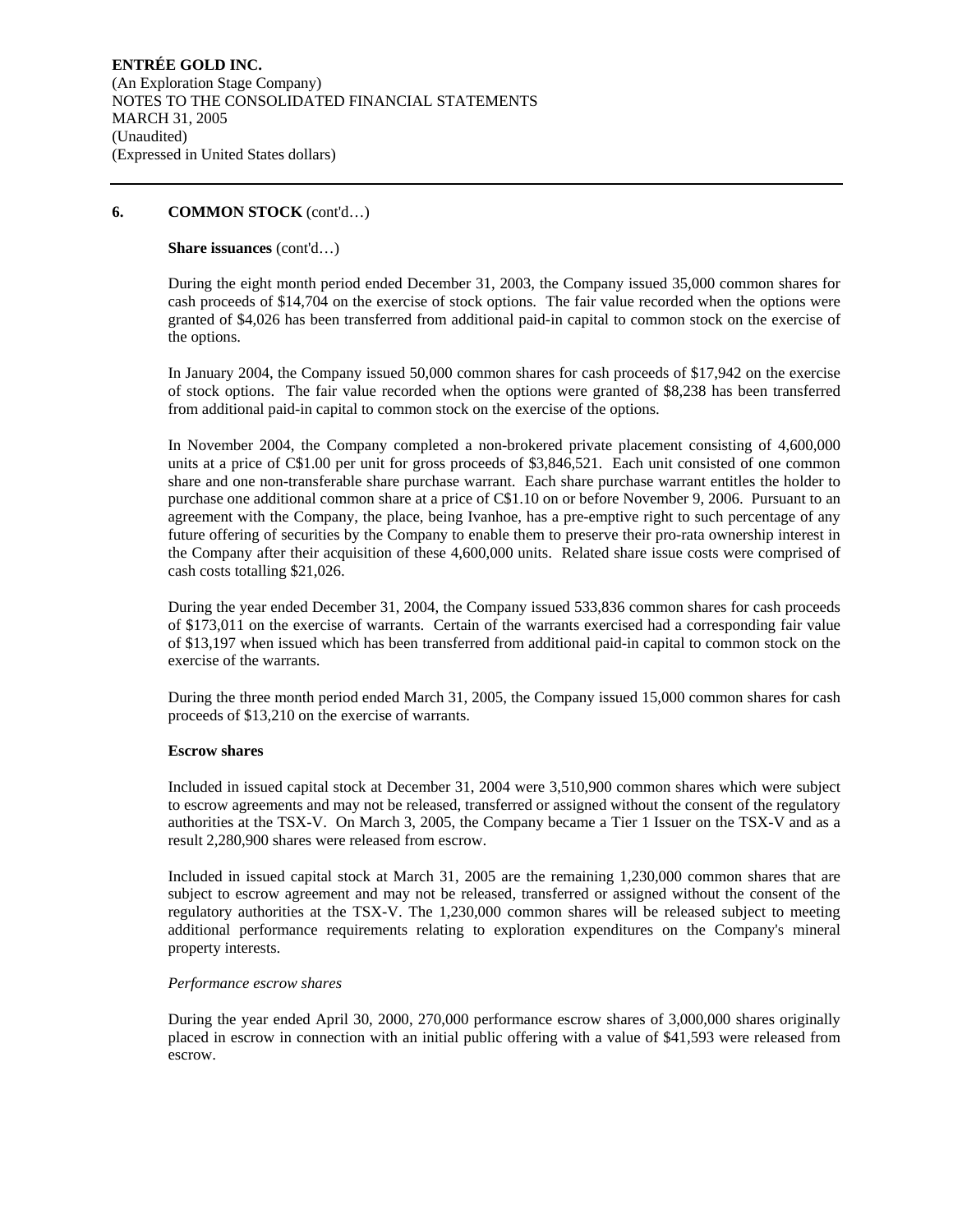### **Escrow shares** (cont'd…)

During the year ended April 30, 2003, the Company, a Trustee and the owner of the remaining 2,730,000 performance escrow shares entered into a Share Purchase Agreement and Trust Deed whereby these performance escrow shares were transferred to the Trustee, on behalf of the Company, for the purpose of making the performance escrow shares available to present and future principals of the Company. In November 2003, the Company, Trustee and owner entered into a Restated Share Purchase Agreement and Trust Deed that clarified and corrected the terms and intent of the original agreement. Pursuant to these agreements, the Company acquired and immediately transferred these performance escrow shares to the Trustee for the benefit of current and future employees, officers and directors of the Company (the "2,730,000 Trustee Shares").

In July 2002, the Company entered into an agreement with the president of the Company for the receipt of certain escrow shares in exchange for services provided to the Company. The agreement was replaced with an employment agreement dated November 1, 2003. At December 31, 2004, under the terms of the agreements, a cumulative total of 625,000 performance escrow shares of the 2,730,000 Trustee Shares had been allocated to the president of the Company. In May 2004, 310,439 performance escrow shares allocated to the president of the Company were released from escrow and marked-to-market at the date of release at a final value of \$252,246. In August 2004, an additional 310,439 performance escrow shares allocated to the president of the Company were released from escrow and marked-to-market at the date of release at a final value of \$129,559.

During the eight month period ended December 31, 2003, the Trustee allocated an additional 905,000 performance escrow shares of the 2,730,000 Trustee Shares to directors of the Company. In May 2004, 109,891 performance escrow shares allocated to directors were released from escrow and marked-to-market at the date of release at a final value of \$89,291. In August 2004, an additional 109,891 performance escrow shares allocated to the directors were released from escrow and marked-to-market at the date of release at a final value of \$44,241.

In October, 2004 the Company allocated the final 1,200,000 performance escrow shares of the 2,730,000 Trustee Shares to directors, officers and employees of the Company.

At March 31, 2005, there were 1,230,000 performance escrow shares that, although allocated, had not been released from escrow of which 4,122 performance escrow shares (December 31, 2004 – 4,122) allocated to the president under the employment agreement had a value of \$3,313 (December 31, 2004 - \$4,902) and 1,225,878 performance escrow shares (December 31, 2004 – 1,225,878) allocated to directors and employees had a value of \$985,215 (December 31, 2004 - \$1,458,682). The total escrow compensation expense (recovery) has been recorded in the consolidated financial statements as follows with corresponding additional paid-in capital recorded in stockholders' equity: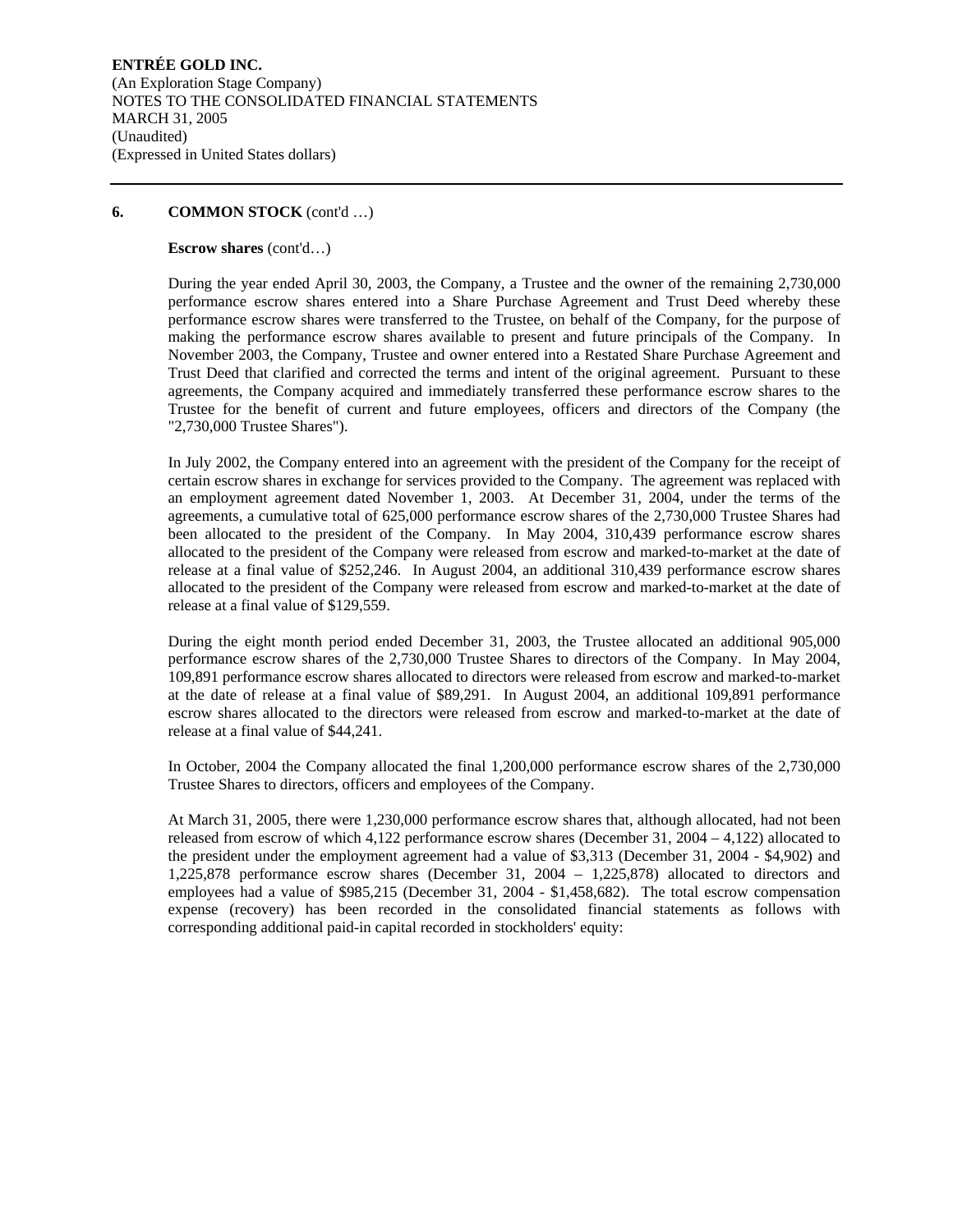**Escrow shares** (cont'd…)

|                                                                                                                                                                                    | Three Month<br>Period Ended<br>March 31,<br>2005 |     | Three Month<br>Period Ended<br>March 31,<br>2004 |
|------------------------------------------------------------------------------------------------------------------------------------------------------------------------------------|--------------------------------------------------|-----|--------------------------------------------------|
| <b>Escrow shares allocated to president pursuant to</b><br>employment agreement:<br>Mineral property interests expense (recovery)<br>Escrow shares compensation expense (recovery) | \$<br>(1,589)                                    | \$. | (71, 951)<br>(144, 301)                          |
|                                                                                                                                                                                    | (1,589)                                          |     | (216, 252)                                       |
| <b>Escrow shares allocated to directors, officers, and</b><br>employees:                                                                                                           |                                                  |     |                                                  |
| Escrow shares compensation expense (recovery)                                                                                                                                      | (473,467)                                        |     | (313, 622)                                       |
|                                                                                                                                                                                    | \$<br>(475,056)                                  |     | (529.874)                                        |

### **Share purchase warrants**

Share purchase warrant transactions are summarized as follows:

|                                              | Number of<br><b>Shares</b> | Weighted<br>Average<br><b>Exercise Price</b><br>(C\$) |
|----------------------------------------------|----------------------------|-------------------------------------------------------|
| Balance as at December 31, 2004<br>Exercised | 12,914,270<br>(15,000)     | \$<br>1.22<br>1.06                                    |
| Balance as at March 31, 2005                 | 12,899,270                 | 1.22                                                  |

As at March 31, 2005, the following share purchase warrants were outstanding and exercisable:

| Number of     | Exercise Price |                    |
|---------------|----------------|--------------------|
| <b>Shares</b> | (C\$)          | <b>Expiry Date</b> |
| 250,000       | 0.60           | April 23, 2005     |
| 920,000       | 1.35           | April 31, 2005     |
| 879,270       | 1.06           | October 22, 2005   |
| 6,000,000     | 1.35           | October 31, 2005   |
| 250,000       | 1.05           | April 20, 2006     |
| 4,600,000     | 1.10           | November 9, 200    |
| 12,899,270    |                |                    |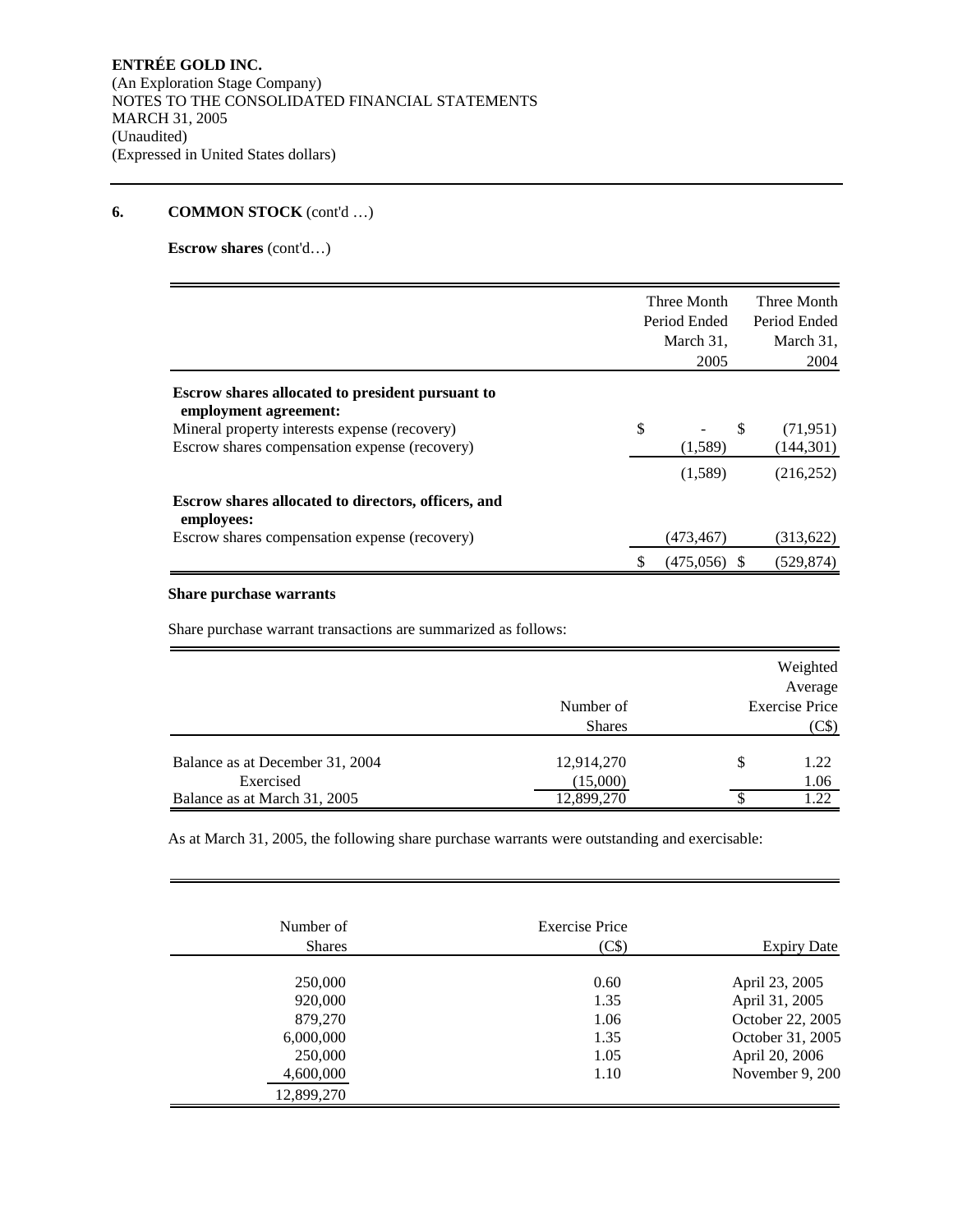### **Stock options**

During the year ended April 30, 2003, the Company adopted a stock option plan (the "Plan") to grant options to directors, officers, employees and consultants. Under the Plan, as amended in May 2004, the Company may grant options to acquire up to 9,251,613 common shares of the Company. Options granted can have a term up to five years and an exercise price typically not less than the Company's closing stock price at the date of grant. The options shall vest as to 25% at issuance and 1/8 every three months thereafter for a total of 18 months.

Stock option transactions are summarized as follows:

|                                 |               |   | Weighted    |
|---------------------------------|---------------|---|-------------|
|                                 |               |   | Average     |
|                                 | Number of     |   | Exercise    |
|                                 | <b>Shares</b> |   | Price (C\$) |
| Balance as at December 31, 2004 | 5,915,000     | J | 1.03        |
| Granted                         | 575,000       |   | 1.25        |
| Balance as at March 31, 2005    | 6,490,000     |   | 1.05        |

The weighted average fair value of stock options granted during the three months ended March 31, 2005 was C\$0.91 (March 31, 2004 - C\$1.09). The number of stock options exercisable at March 31, 2005 was 6,415,000 (December 31, 2004 – 3,708,750).

On March 3, 2005, the Company became a Tier 1 Issuer on the TSX-V and, as a result, all stock options became fully vested except those issued to investor relations consultants.

At March 31, 2005, the following stock options were outstanding:

| Number of<br><b>Shares</b>                                                                                                                                | Exercise<br>Price<br>(C\$)                                                                                 | <b>Expiry Date</b>                                                                                                                                                                                                                                                  |
|-----------------------------------------------------------------------------------------------------------------------------------------------------------|------------------------------------------------------------------------------------------------------------|---------------------------------------------------------------------------------------------------------------------------------------------------------------------------------------------------------------------------------------------------------------------|
| 210,000<br>765,000<br>50,000<br>510,000<br>100,000<br>925,000<br>175,000<br>715,000<br>1,665,000<br>200,000<br>600,000<br>400,000<br>175,000<br>6,490,000 | \$<br>1.15<br>0.46<br>0.34<br>0.60<br>0.60<br>1.00<br>2.32<br>1.24<br>1.15<br>1.20<br>1.25<br>1.28<br>1.19 | November 1, 2006<br>August 26, 2007<br>December 3, 2007<br>January 30, 2008<br>February 19, 2008<br>September 18, 2008<br>November 13, 2008<br>February 11, 2009<br>November 12, 2009<br>November 24, 2009<br>December 17, 2009<br>January 7, 2010<br>March 3, 2010 |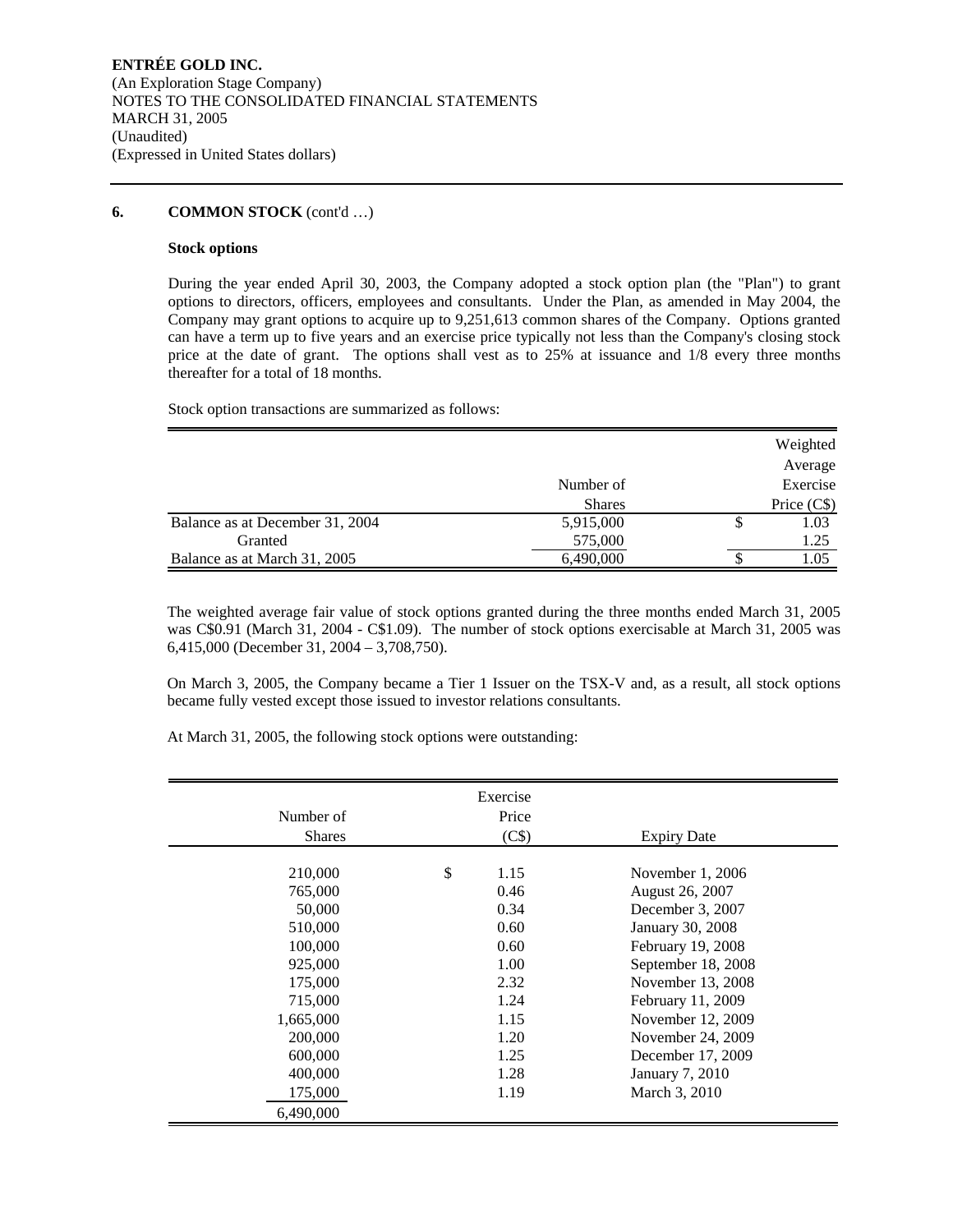# **Stock-based compensation**

The fair value of stock options granted during the year ended March 31, 2005 was \$434,304 (March 31, 2004 - \$590,448). Total stock-based compensation recognized during the three months ended March 31, 2005 was \$2,518,054 (March 31, 2004 - \$313,813) which has been recorded in the consolidated statements of operations as follows with corresponding additional paid-in capital recorded in stockholders' equity:

|                                                                                                                                                            | Three Month<br>Period Ended<br>March 31,<br>2005 |                                                               |    | Three Month<br>Period Ended<br>March 31,<br>2004          |  |
|------------------------------------------------------------------------------------------------------------------------------------------------------------|--------------------------------------------------|---------------------------------------------------------------|----|-----------------------------------------------------------|--|
| Consulting fees<br>Legal<br>Management fees<br>Mineral property interets<br>Office and administration<br>Stockholder communications and investor relations | \$                                               | 822,076<br>61,952<br>817,387<br>354,697<br>340,666<br>121,276 | -S | 109,611<br>64,976<br>43,020<br>10,858<br>47,436<br>37,912 |  |
|                                                                                                                                                            | S                                                | 2,518,054                                                     | S  | 313,813                                                   |  |

The following weighted-average assumptions were used for the Black-Scholes valuation of stock options granted:

|                           | Three Month<br>Period Ended<br>March 31,<br>2005 | Three Month<br>Period Ended<br>March 31,<br>2004 |
|---------------------------|--------------------------------------------------|--------------------------------------------------|
| Risk-free interest rate   | 3.07%                                            | 3.48%                                            |
| Expected life of warrants | 5                                                |                                                  |
| Annualized volatility     | 93%                                              | 134%                                             |
| Dividend rate             | $0.00\%$                                         | 0.00%                                            |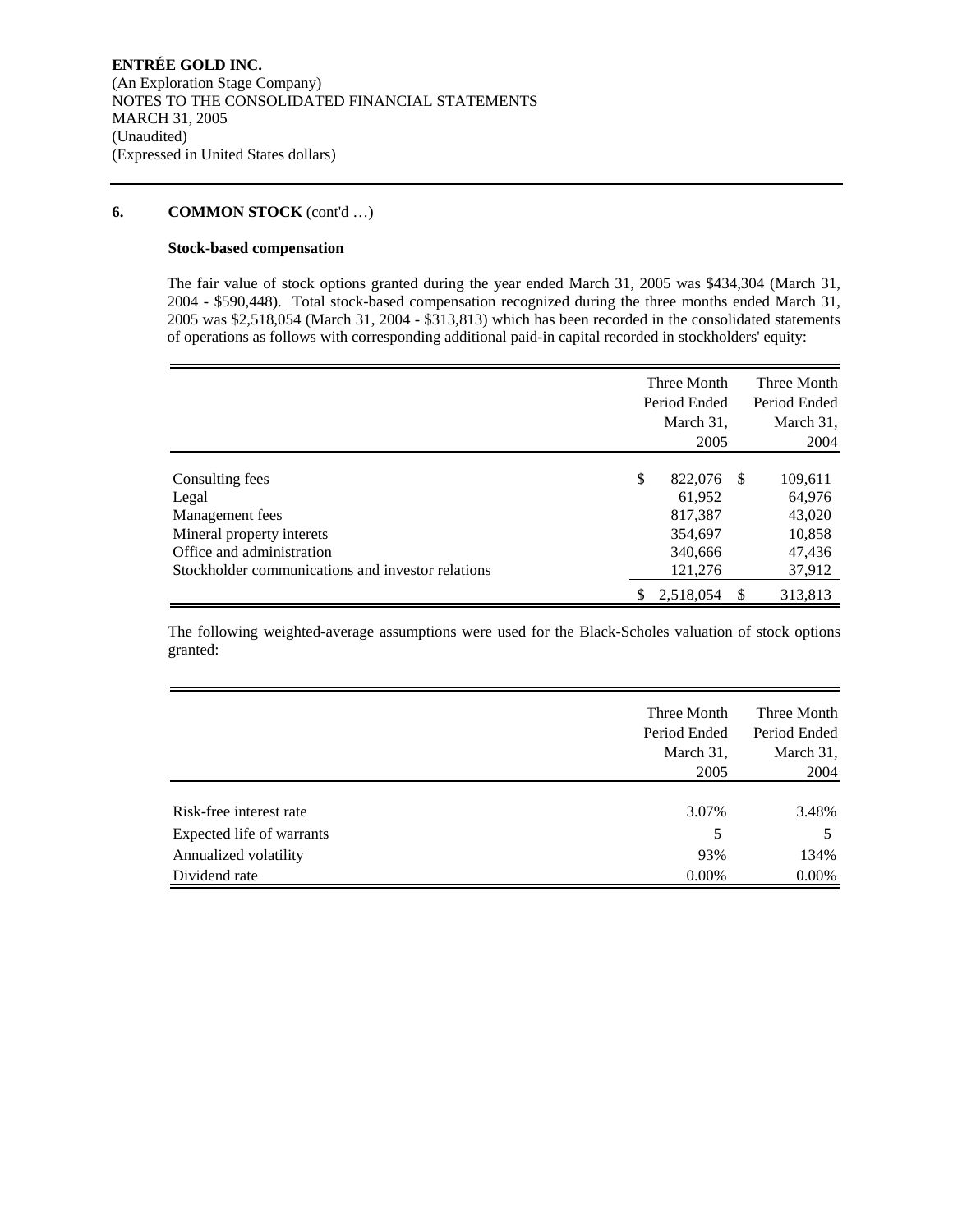### **7. RELATED PARTY TRANSACTIONS**

The Company entered into the following transactions with related parties during the three months ended March 31, 2005:

a) Paid or accrued management fees of \$11,934 (March 31, 2004 - \$8,592) to two directors and officers of the Company.

b) Recognized an expense (recovery) of (\$1,589) (March 31, 2004 - \$216,252) from certain performance escrow shares allocated to the president and CEO of the Company (Note 6) which have been recorded as escrow shares compensation (recovery) of (\$1,589) (March 31, 2004 - \$144,301) and mineral property interest costs (recovery) of \$Nil (March 31, 2004 - \$71,951). In addition, compensation expense (recovery) of (\$473,467) was recognized from certain performance escrow shares transferred to directors of the Company (Note 6) which has been recorded as escrow shares compensation (recovery) of (\$473,467) (March 31, 2004 – (\$313,622)).

These transactions were in the normal course of operations and were measured at the exchange amount which represented the amount of consideration established and agreed to by the related parties.

### **8. SEGMENT INFORMATION**

The Company operates in one business segment being the exploration of mineral property interests.

Geographic information is as follows:

|                     | March 31,<br>2005    | December 31.<br>2004 |
|---------------------|----------------------|----------------------|
| Identifiable assets |                      |                      |
| Canada<br>Mongolia  | 4,839,505<br>432,427 | 6,233,005<br>129,410 |
|                     | 5,271,932            | 6,362,415            |

|                                           | Three Month<br>Period Ended                    | Three Month                                  |
|-------------------------------------------|------------------------------------------------|----------------------------------------------|
|                                           | March 31,                                      | Period Ended                                 |
|                                           |                                                | 2005 March 31, 2004                          |
| Loss for the period<br>Canada<br>Mongolia | (1,749,823)<br>(1,447,200)<br>(3,197,023)<br>S | (44, 472)<br>(173, 456)<br>(217, 928)<br>-\$ |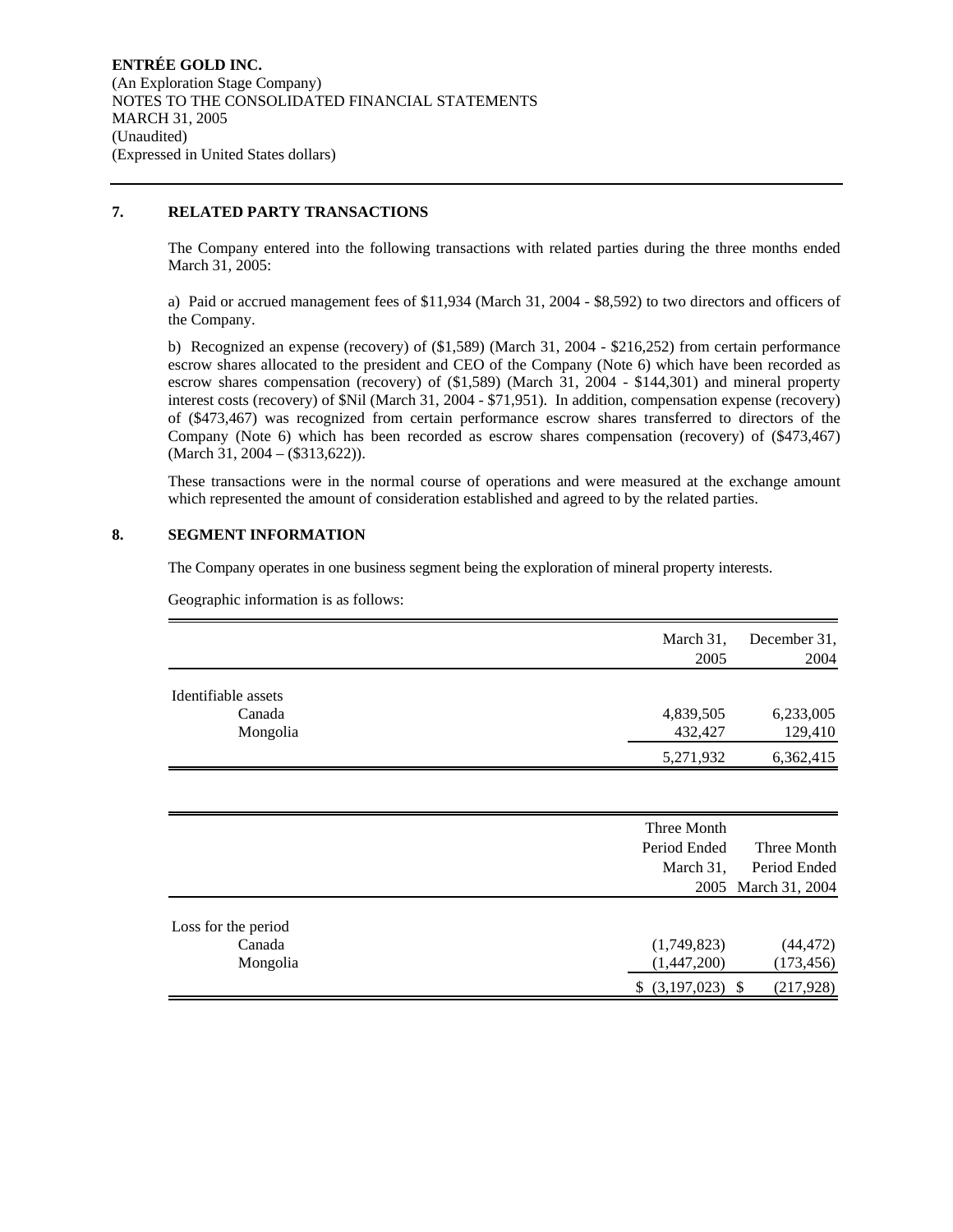### **9. FINANCIAL INSTRUMENTS**

The Company's financial instruments consist of cash and cash equivalents, receivables and accounts payable and accrued liabilities. Unless otherwise noted, it is management's opinion that the Company is not exposed to significant interest or credit risks arising from these financial instruments. The fair value of these financial instruments approximates their carrying values, unless otherwise noted.

The Company is exposed to currency risk by incurring certain expenditures in currencies other than the Canadian dollar. The Company does not use derivative instruments to reduce this currency risk.

### **10. SUPPLEMENTAL DISCLOSURE WITH RESPECT TO CASH FLOWS**

Significant non-cash transactions for the three month period ended March 31, 2005 consisted of:

a) The recognition of compensation expense (recovery) from the allocation of certain performance escrow shares to the president of the Company which has been recorded as escrow shares compensation (recovery) of (\$1,589).

b) The recognition of compensation expense (recovery) from the allocation of certain performance escrow shares to directors of the Company which has been recorded as escrow shares compensation (recovery) of (\$473,467).

Significant non-cash transactions for the three month period ended March 31, 2004 consisted of:

a) The recognition of compensation expense (recovery) from the allocation of certain performance escrow shares to the president and CEO of the Company which has been recorded as escrow shares compensation (recovery) of (\$144,301) and mineral property interest costs (recovery) of (\$71,951) (Note 6).

b) The recognition of compensation expense (recovery) from the allocation of certain performance escrow shares to directors of the Company which has been recorded as escrow shares compensation (recovery) of (\$313,622).

### **11. SUBSEQUENT EVENTS**

Subsequent to March 31, 2005:

- a) 1,175,000 share purchase warrants expired without exercise.
- b) 1,230,000 escrow shares were released from escrow.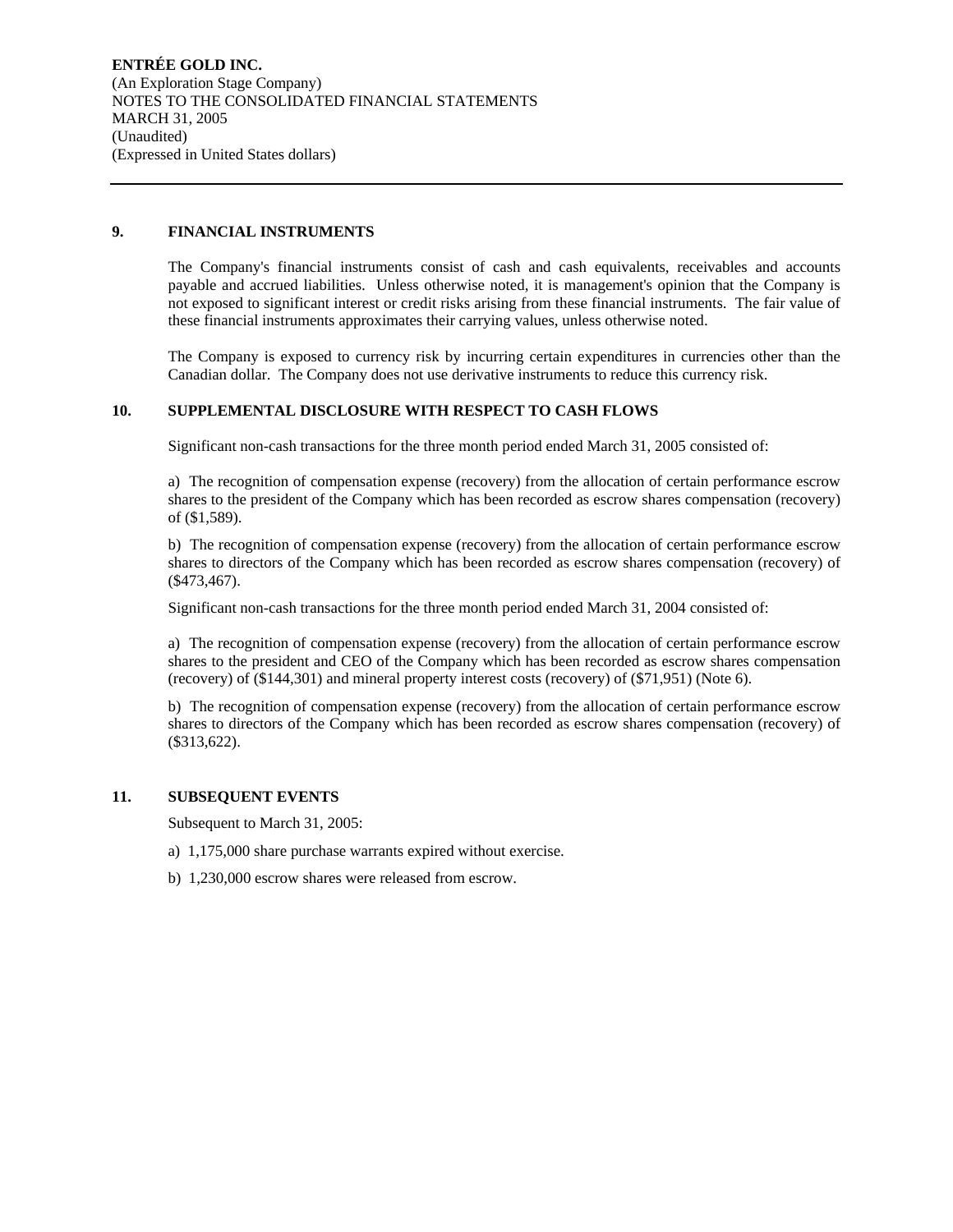# **12. DIFFERENCES BETWEEN UNITED STATES AND CANADIAN GENERALLY ACCEPTED ACCOUNTING PRINCIPLES**

These consolidated financial statements have been prepared in conformity with generally accepted accounting principles in the United States of America ("United States GAAP"). These consolidated financial statements also comply, in all material respects, with Canadian generally accepted accounting principles ("Canadian GAAP") with respect to recognition, measurement and presentation as described and quantified below.

### **Consolidated balance sheets**

The impact of the differences between United States GAAP and Canadian GAAP on the consolidated balance sheets would be as follows:

|                      | March 31, 2005                                  |               |     |                                     | December 31, 2004 |                                                 |               |             |    |                                     |
|----------------------|-------------------------------------------------|---------------|-----|-------------------------------------|-------------------|-------------------------------------------------|---------------|-------------|----|-------------------------------------|
|                      | Balance,<br><b>United States</b><br><b>GAAP</b> | Adjustments   |     | Balance,<br>Canadian<br><b>GAAP</b> |                   | Balance,<br><b>United States</b><br><b>GAAP</b> |               | Adjustments |    | Balance,<br>Canadian<br><b>GAAP</b> |
|                      |                                                 |               |     |                                     |                   |                                                 |               |             |    |                                     |
| Current assets       | \$4,885,933                                     | \$            | \$  | 4,885,933                           | \$                | 6,223,295                                       | <sup>\$</sup> |             | \$ | 6,223,295                           |
| Mineral property     |                                                 |               |     |                                     |                   |                                                 |               |             |    |                                     |
| interests            |                                                 | 14,476,824    |     | 14,476,824                          |                   |                                                 |               | 13,305,810  |    | 13,305,810                          |
| Equipment            | 385,999                                         |               |     | 385,999                             |                   | 139,120                                         |               |             |    | 139,120                             |
|                      | \$5,271,932                                     | \$14,476,824  | \$  | 19,748,756                          |                   | 6,362,415                                       |               | 13,305,810  | \$ | 19,668,225                          |
|                      |                                                 |               |     |                                     |                   |                                                 |               |             |    |                                     |
| Current liabilities  | 275,278<br>\$                                   | $\mathcal{S}$ | \$  | 275,278                             | <sup>\$</sup>     | 198,763                                         | <sup>\$</sup> |             | \$ | 198,763                             |
| Stockholders' equity | 4,996,654                                       | 14,476,824    |     | 19,473,478                          |                   | 6,163,652                                       |               | 13,305,810  |    | 19,469,462                          |
|                      | \$5,271,932                                     | \$14,476,824  | \$. | 19,748,756                          | S                 | 6,362,415                                       | S             | 13,305,810  | \$ | 19,668,225                          |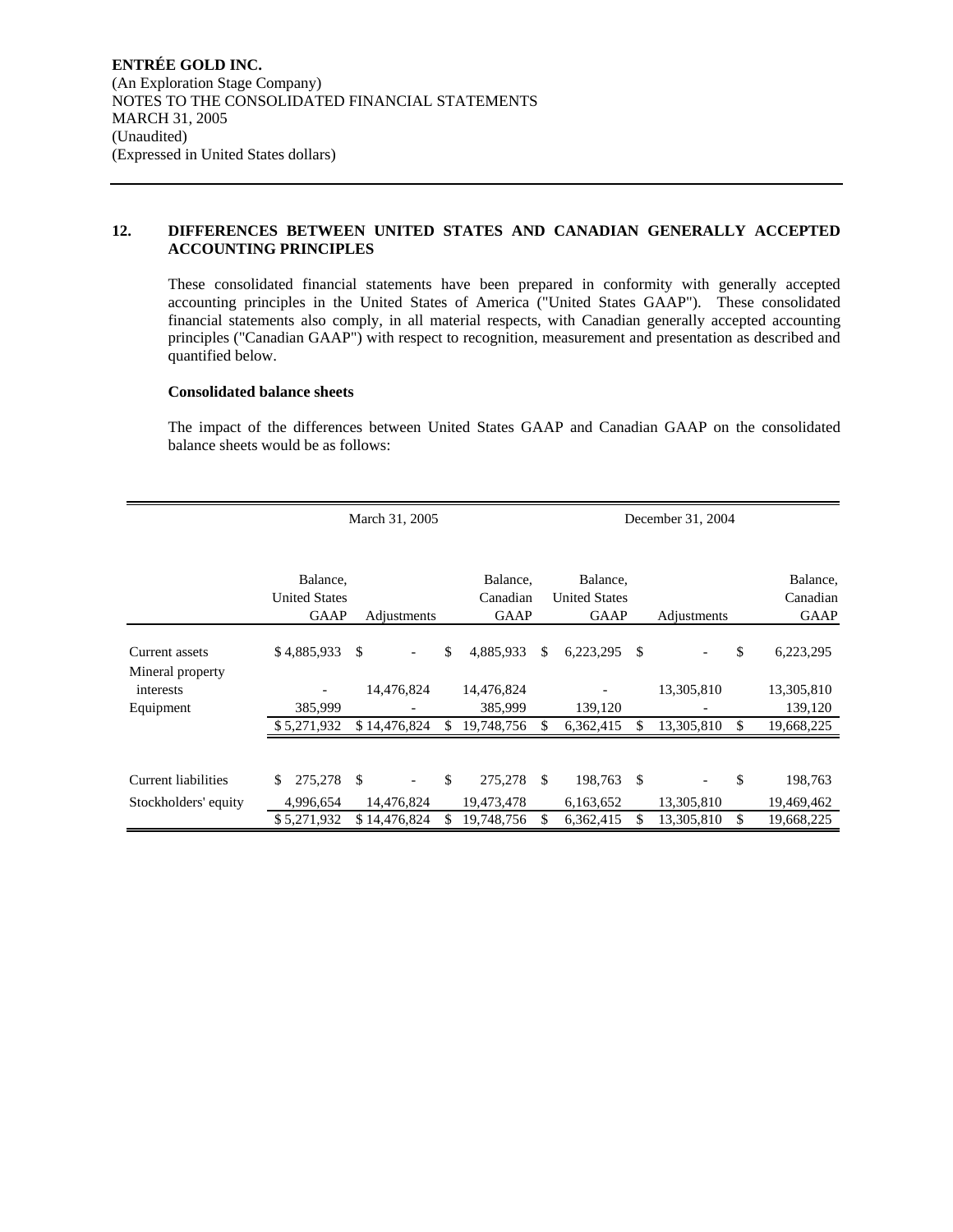# **12. DIFFERENCES BETWEEN UNITED STATES AND CANADIAN GENERALLY ACCEPTED ACCOUNTING PRINCIPLES** (cont'd)

### **Consolidated statements of operations**

The impact of the differences between United States GAAP and Canadian GAAP on the consolidated statements of operations would be as follows:

|                                              |                   |              | Cumulative<br>Period from     |
|----------------------------------------------|-------------------|--------------|-------------------------------|
|                                              |                   |              | Inception                     |
|                                              | Three Month       | Three Month  | (July 19,                     |
|                                              | Period Ended      | Period Ended | 1995) to                      |
|                                              | March 31,         | March 31,    | March 31,                     |
|                                              | 2005              | 2004         | 2005                          |
|                                              |                   |              |                               |
| Net loss for the period, United States GAAP  | $$(3,197,023)$ \; |              | $(217,928)$ \$ $(22,805,009)$ |
| Adjustments:                                 |                   |              |                               |
| Mineral property interests                   | 1,171,014         | 156,688      | 14,591,379                    |
| Escrow shares compensation                   | (475,056)         | (457, 923)   | (91, 795)                     |
| Net loss for the period, Canadian GAAP       | $$(2,501,065)$ \; | (519, 163)   | <sup>\$</sup><br>(8,305,425)  |
| Basic and diluted net loss per common share, |                   |              |                               |
| Canadian GAAP                                | \$<br>$(0.05)$ \$ | (0.01)       |                               |
|                                              |                   |              |                               |
| Weighted average number of common shares     |                   |              |                               |
| outstanding, Canadian GAAP                   | 50,875,566        | 46,577,984   |                               |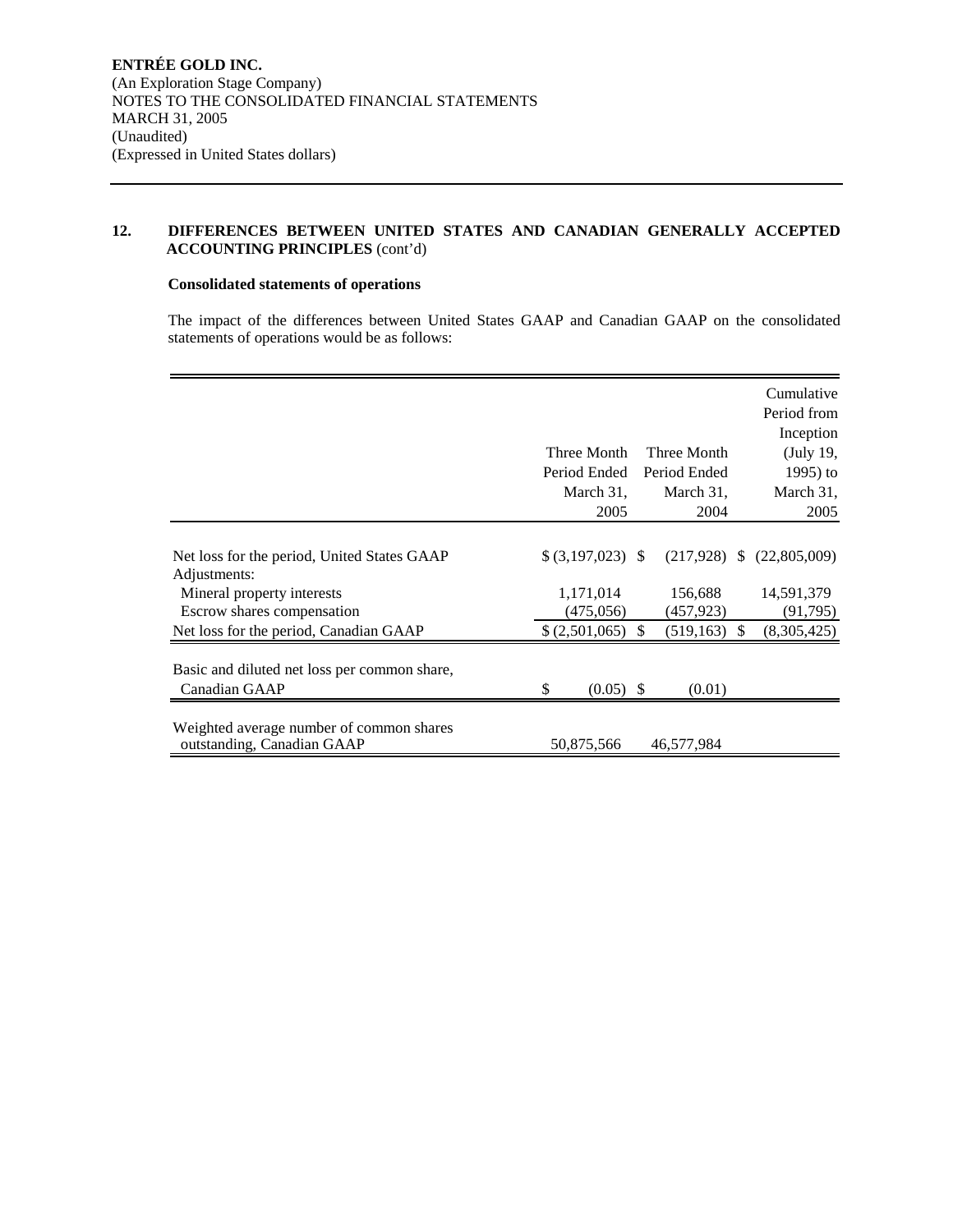# **12. DIFFERENCES BETWEEN UNITED STATES AND CANADIAN GENERALLY ACCEPTED ACCOUNTING PRINCIPLES** (cont'd…)

### **Consolidated statements of cash flows**

The impact of the differences between United States GAAP and Canadian GAAP on the consolidated statements of cash flows would be as follows:

|                                                        | Three Month<br>Period Ended<br>March 31,<br>2005 | Three Month<br>Period Ended<br>March 31,<br>2004 | Cumulative<br>Period from<br>Inception<br>(July 19,<br>1995) to<br>March 31,<br>2005 |
|--------------------------------------------------------|--------------------------------------------------|--------------------------------------------------|--------------------------------------------------------------------------------------|
|                                                        |                                                  |                                                  |                                                                                      |
| Net cash used in operating activities,                 |                                                  |                                                  |                                                                                      |
| <b>United States GAAP</b>                              | $(1,324,681)$ \$                                 | (612, 533)                                       | (12, 440, 475)<br>\$                                                                 |
| Mineral property interests                             | 816,317                                          | 156,688                                          | 14,236,982                                                                           |
| Stock-based compensation<br>Escrow shares compensation |                                                  | 37,912<br>(72, 151)                              | (259, 919)<br>(169, 280)                                                             |
|                                                        |                                                  |                                                  |                                                                                      |
| Warrants issued for cancellation of price guarantee    |                                                  |                                                  | (129, 266)                                                                           |
| Finders fee                                            |                                                  |                                                  | (35,827)                                                                             |
| Mineral property interests paid in stock               |                                                  |                                                  | (3,806,000)                                                                          |
| Net cash used in operating activities, Canadian GAAP   | (508, 364)                                       | (490,084)                                        | (2,603,785)                                                                          |
| Net cash provided by investing activities,             |                                                  |                                                  |                                                                                      |
| United States and Canadian GAAP                        | 13,210                                           | 182,332                                          | 17,182,548                                                                           |
|                                                        |                                                  |                                                  |                                                                                      |
| Net cash used in operating activities                  |                                                  |                                                  |                                                                                      |
| <b>United States GAAP</b>                              | (263,771)                                        | (77, 793)                                        | (437, 426)                                                                           |
| Mineral property interests                             | (816, 317)                                       | (122, 449)                                       | (9,836,690)                                                                          |
| Net cash used in investing activities,                 |                                                  |                                                  |                                                                                      |
| Canadian GAAP                                          | (1,080,088)                                      | (200, 242)                                       | (10, 274, 116)                                                                       |
| Effect of foreign currency translation on              |                                                  |                                                  |                                                                                      |
| cash and cash equivalents                              | (26, 183)                                        | (74, 555)                                        | 154,299                                                                              |
| Change in cash an cash equivalents during the period   | (1,601,425)                                      | (582, 549)                                       | 4,458,946                                                                            |
| Cash and cash equivalents, beginning of period         | 6,060,371                                        | 5,455,495                                        |                                                                                      |
| Cash and cash equivalents, end of period               | \$4,458,946                                      | S<br>4,872,946                                   | \$<br>4,458,946                                                                      |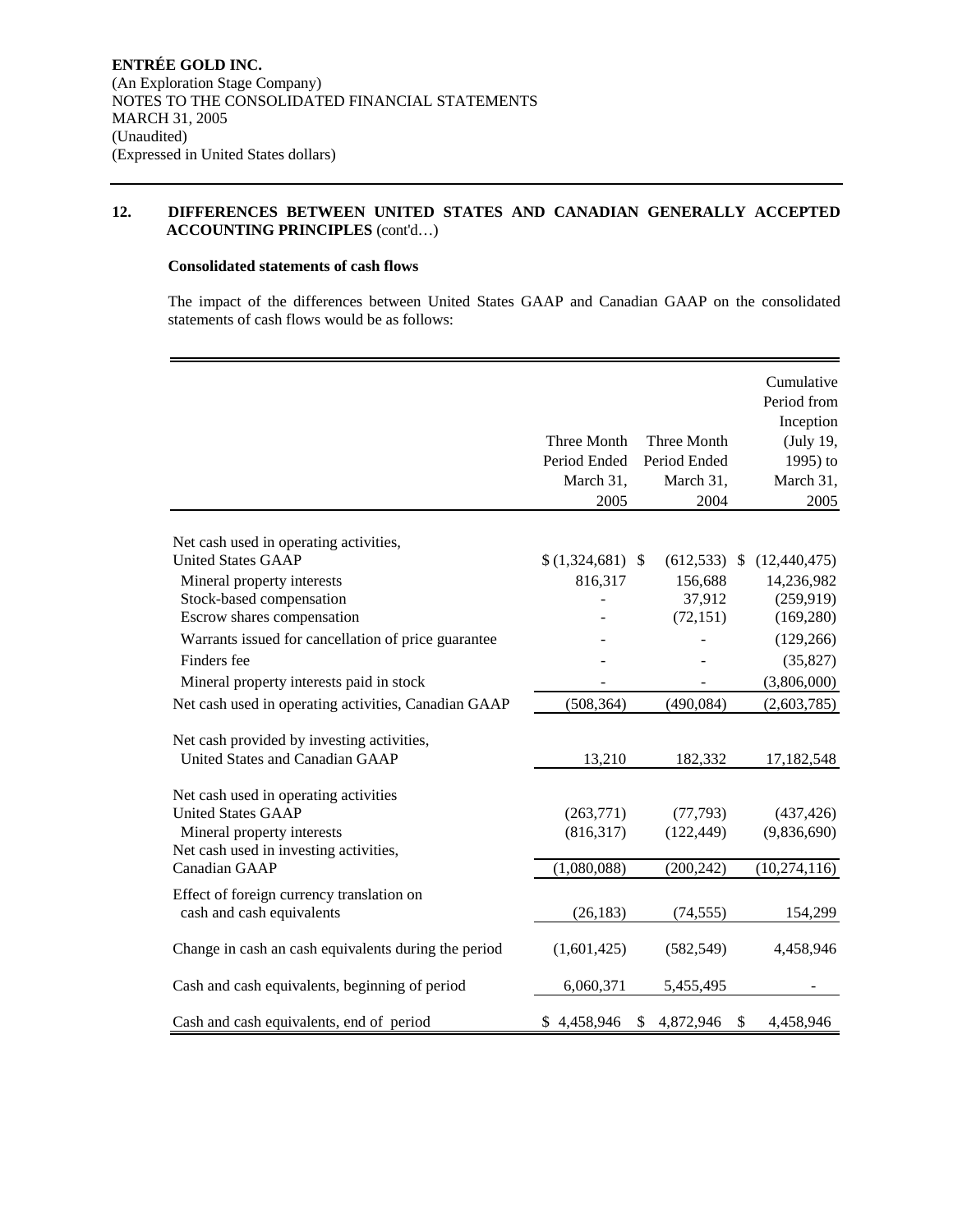### **12. DIFFERENCES BETWEEN UNITED STATES AND CANADIAN GENERALLY ACCEPTED ACCOUNTING PRINCIPLES** (cont'd…)

### **Mineral property interests**

Under United States GAAP, costs of acquisition, exploration, carrying and retaining unproven properties are expensed as incurred.

Under Canadian GAAP, mineral property interests, which consist of the right to explore for mineral deposits, are recorded at cost. Deferred exploration costs, which consist of costs attributable to the exploration of mineral property interests, are recorded at cost. All direct and indirect costs relating to the acquisition and exploration of mineral property interests are capitalized on the basis of specific claim blocks until the mineral property interests to which they relate are placed into production, the mineral property interests are disposed of through sale or where management has determined there to be an impairment. If a mineral property interest is abandoned, the mineral property interest and deferred exploration costs are written off to operations in the period of abandonment. On an ongoing basis, the capitalized costs are reviewed on a property-by-property basis to consider if there is any impairment on the subject mineral property interest. Management's determination of impairment is based on: i) whether the Company's exploration programs on the mineral property interests have significantly changed, such that previously identified resource targets are no longer being pursued; ii) whether exploration results to date are promising and whether additional exploration work is being planned in the foreseeable future or iii) whether remaining lease terms are insufficient to conduct necessary studies or exploration work. Based on the foregoing criteria, management determined that no impairment to the Company's current mineral property interests had taken place at March 31, 2005.

### **Asset retirement obligation**

Under United States GAAP, the Company records the fair value of the liability for closure and removal costs associated with the legal obligations upon retirement or removal of any tangible long-lived assets in accordance with Statements of Financial Accounting Standards No. 143, "Accounting for Asset Retirement Obligations". The initial recognition of any liability will be capitalized as part of the asset cost and depreciated over its estimated useful life. Under Canadian GAAP, asset retirement obligations are required to be recorded beginning January 1, 2004.

As of March 31, 2005, the Company has not incurred any asset retirement obligations under United States GAAP that would generate a difference.

### **Escrow shares**

Under United States GAAP, the Company accounts for escrow shares as described in Note 3.

Under Canadian GAAP, shares placed in escrow in connection with an initial public offering which are to be released upon achievement of certain performance criteria are not considered to be contingently issueable and are not compensatory in nature. Accordingly, the difference between the fair value of these shares, being the trading price of the Company's publicly traded common shares, at the time they are released from escrow and their original issue price is not recorded. Further, as described in Note 6, certain of the Company's escrow shares were transferred to a Trustee for the benefit of future employees, officers and directors of the Company. Under Canadian GAAP, as these performance escrow shares were transferred from a principal stockholder to a Trustee, these performance escrow shares are considered compensatory in nature. Accordingly, the Company records a compensation benefit at fair value, being the trading price of the Company's publicly traded common shares, when a portion or all of the these performance escrow shares are allocated to specific individuals.